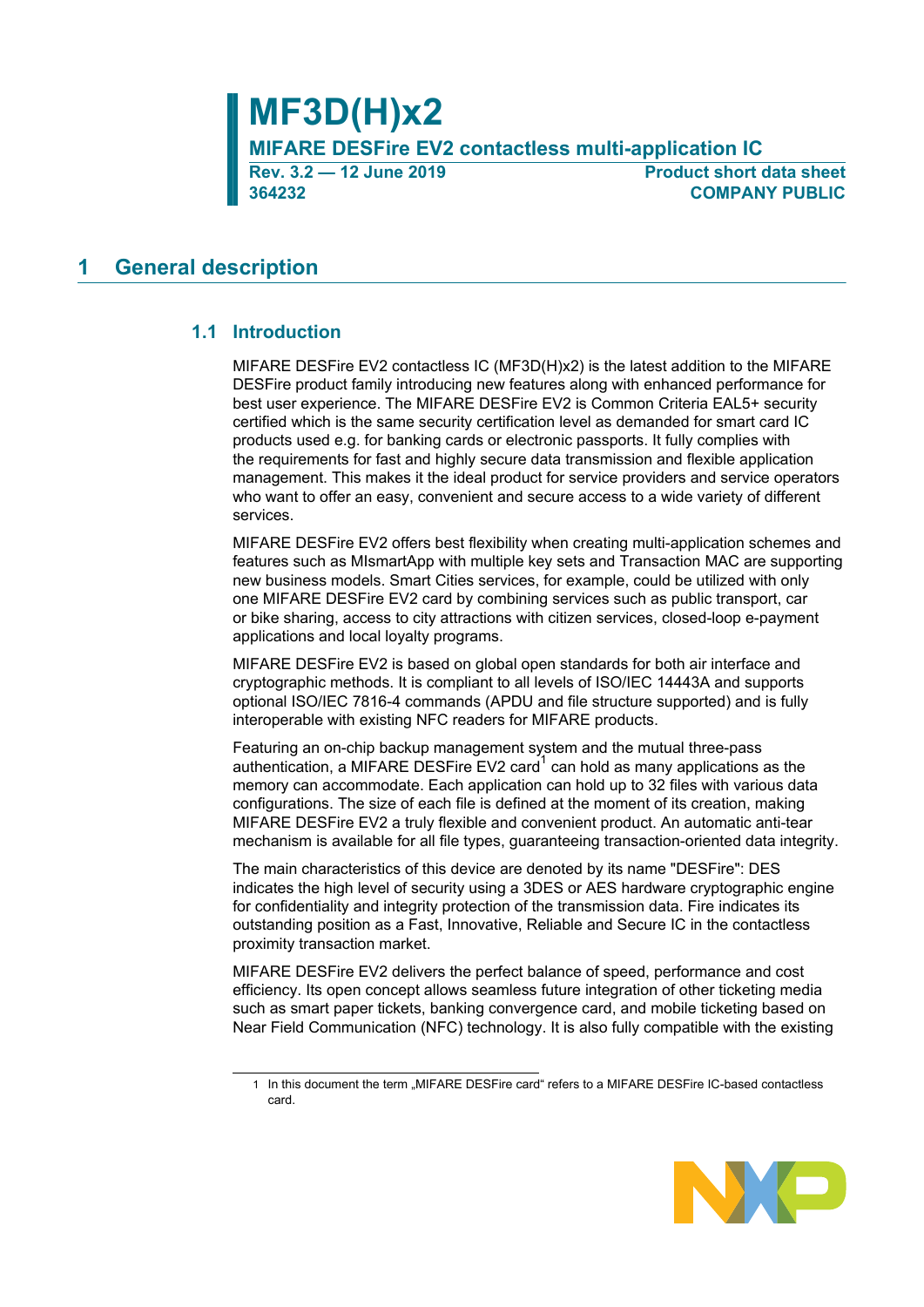reader hardware platform of MIFARE products. MIFARE DESFire EV2 is your ticket to secure contactless systems worldwide.

## **1.2 Evolution of MIFARE DESFire products family**

<span id="page-1-1"></span>MIFARE DESFire has evolved over time, enhancing its security properties to protect against current and future security threats, and adding new features to better suit into new user requirements.

MIFARE DESFire EV2 is the third generation of the MIFARE DESFire products family succeeding MIFARE DESFire EV1 Contactless IC. It is functionally backward compatible with both MIFARE DESFire EV1 and MIFARE DESFire D40 (MF3ICD40).

[Figure 1](#page-1-0) shows the relationship between the three generations of MIFARE DESFire products. The latest generation encompasses the features from the older generation(s). Therefore, allowing existing users of the older products to adopt the latest product with minimum or no changes to their infrastructures.

MIFARE DESFire EV2 can be used as a MIFARE DESFire EV1 in its default delivery configuration. Every new feature would require an activation and/or the use of new commands.

<span id="page-1-0"></span>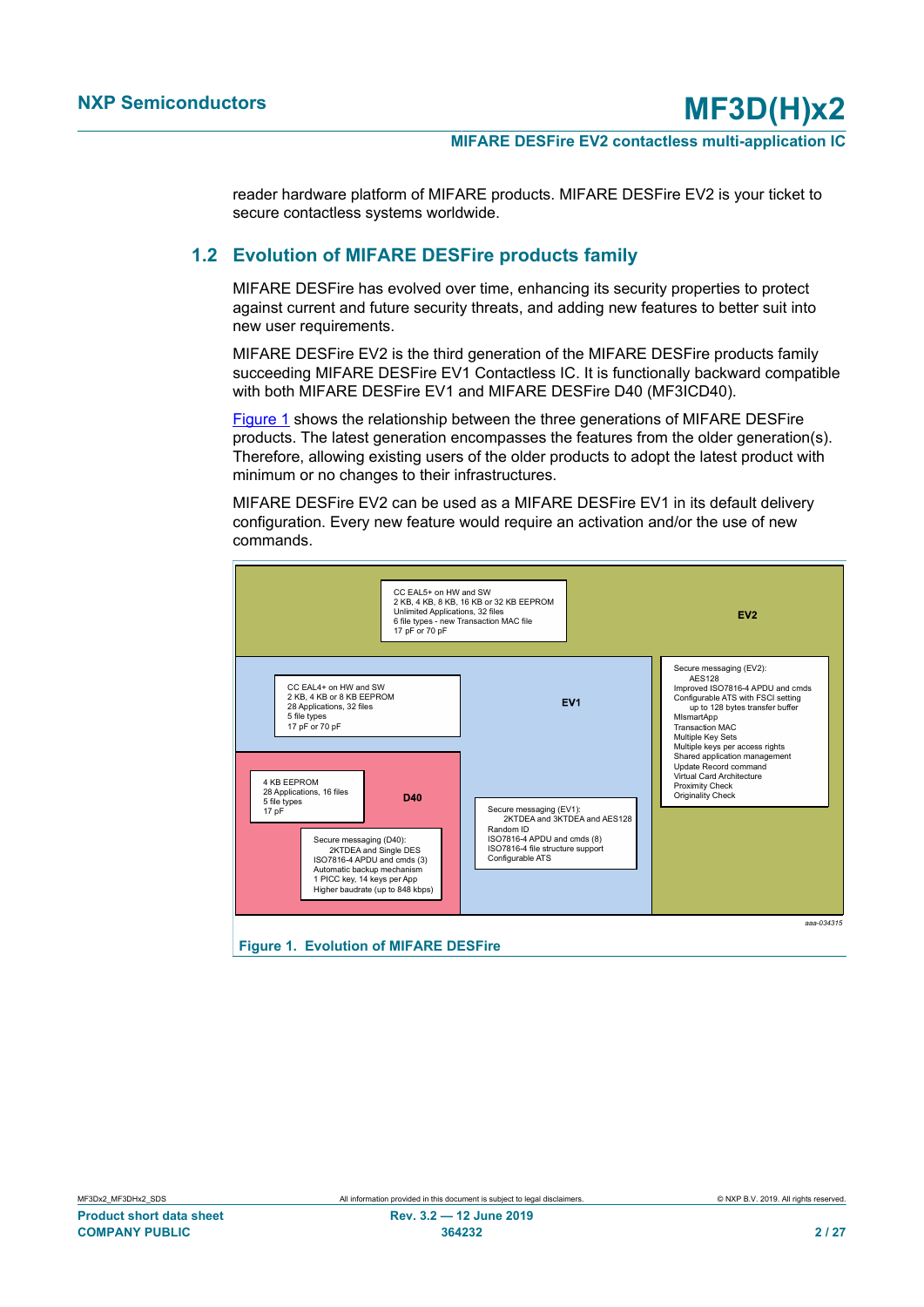# <span id="page-2-0"></span>**2 Features and benefits**

# <span id="page-2-1"></span>**2.1 Features overview**

## **2.1.1 RF interface: ISO/IEC 14443 Type A**

- <span id="page-2-2"></span>**•** Contactless interface compliant with ISO/IEC 14443-2/3 A
- **•** Low Hmin enabling operating distance up to 100 mm (depending on power provided by the PCD and antenna geometry)
- **•** Fast data transfer: 106 kbit/s, 212 kbit/s, 424 kbit/s, 848 kbit/s
- **•** 7 bytes unique identifier (option for Random ID)
- **•** Uses ISO/IEC 14443-4 transmission protocol
- <span id="page-2-3"></span>**•** Configurable FSCI to support up to 128 bytes (256 bytes for 16 and 32 kB) frame size

### **2.1.2 Non-volatile memory**

- **•** 2 kB, 4 kB, 8 kB, 16 kB or 32 kB NV
- **•** Data retention of 25 years
- **•** Write endurance typical 500 000 cycles
- <span id="page-2-4"></span>**•** Fast programming cycles (erase/write)

### **2.1.3 NV-memory organization**

- **•** Flexible file system: user can freely define application structures on PICC
- **•** Virtually no limitation on number of applications per PICC *(new)*
- **•** Up to 32 files in each application (6 file types available: Standard Data file, Back-up Data file, Value file, Linear Record file, Cyclic Record file and Transaction MAC file)
- <span id="page-2-5"></span>**•** File size is determined during creation (not for Transaction MAC file)

## **2.1.4 Security**

- **•** Common Criteria certification: EAL5+ (Hardware and Software)
- **•** Unique 7 bytes serial number for each device
- **•** Optional "RANDOM" ID for enhance security and privacy
- **•** Mutual three-pass authentication
- **•** Mutual authentication according to ISO/IEC 7816-4
- **•** Flexible key management: 1 card master key and up to 14 keys per application
- **•** Hardware DES using 56/112/168 bit keys featuring key version
- **•** Hardware AES using 128-bit keys featuring key version
- **•** Data authenticity by 8 byte CMAC
- **•** Data encryption on RF-channel
- **•** Authentication on application level
- **•** Hardware exception sensors
- **•** Self-securing file system
- **•** Backward compatibility to MF3ICD40: 4 byte MAC, CRC 16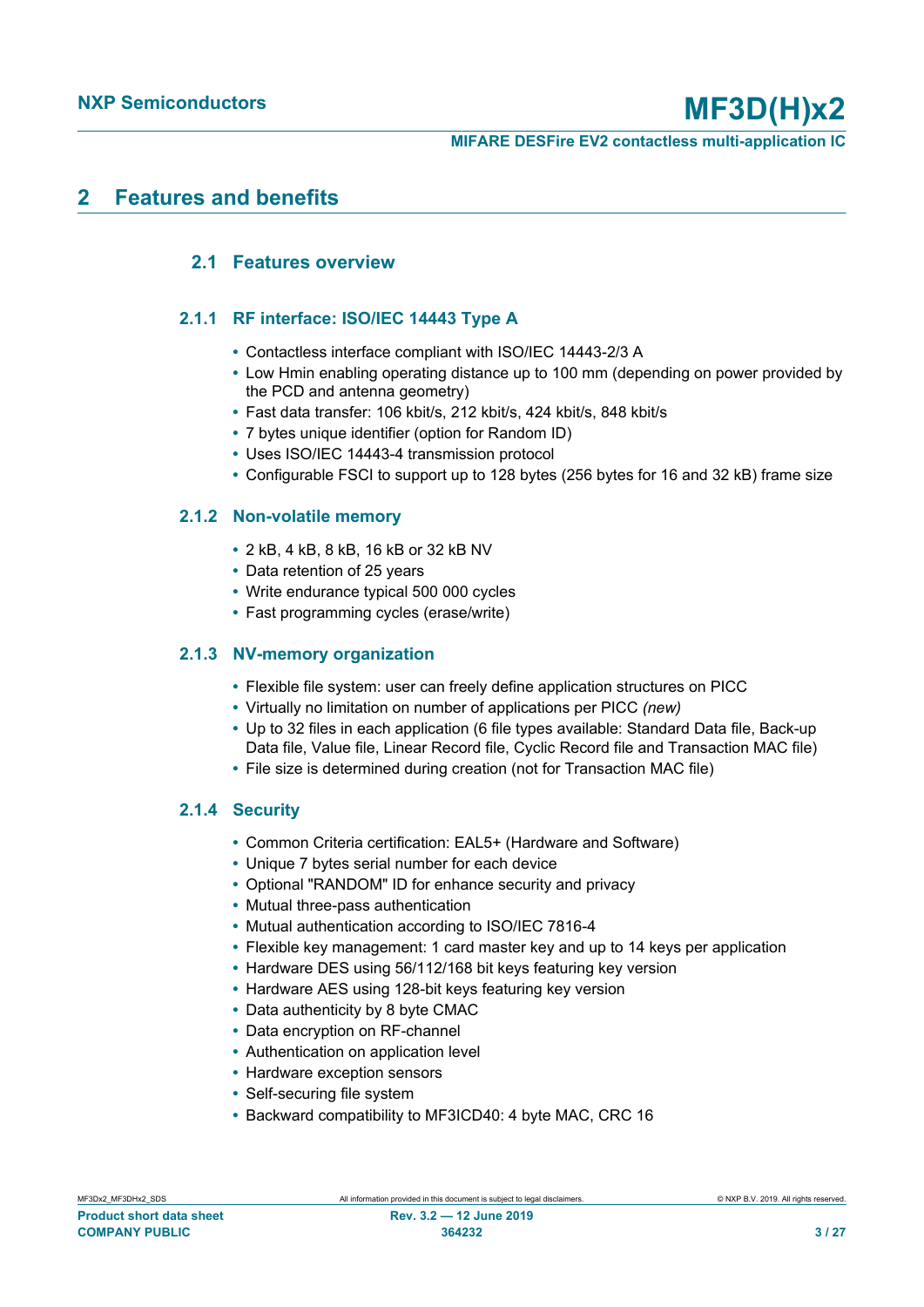#### **MIFARE DESFire EV2 contactless multi-application IC**

#### **2.1.5 New features on MIFARE DESFire EV2**

- <span id="page-3-0"></span>**•** *MIsmartApp* (Delegated Application Management)
- **•** Memory reuse in DAM applications (Format Application)
- **•** Transaction MAC on application level
- **•** Multiple Key Sets per application with fast key rolling mechanism (up to 16 sets)
- **•** Accessing files from any two applications during a single transaction
- **•** Multiple keys assignments for each file access right (up to 8)
- **•** Virtual Card Architecture for enhanced card/application selection on multi-VC devices with privacy protection
- **•** Proximity Check for protection against Relay Attacks
- **•** Originality Check for proof of genuine NXP's product
- **•** New EV2 Secure Messaging based on AES (similar with MIFARE Plus's secure messaging)

### **2.1.6 ISO/IEC 7816 compatibility**

- <span id="page-3-1"></span>**•** Supports ISO/IEC 7816-4 file structure (selection by File ID or DF name)
- **•** Supports ISO/IEC 7816-4 APDU message structure
- **•** Supports ISO/IEC 7816-4 APDU wrapper for MIFARE DESFire native commands
- **•** Supports ISO/IEC 7816-4 INS code 'A4' for SELECT FILE
- **•** Supports ISO/IEC 7816-4 INS code 'B0' for READ BINARY
- **•** Supports ISO/IEC 7816-4 INS code 'D6' for UPDATE BINARY
- **•** Supports ISO/IEC 7816-4 INS code 'B2' for READ RECORDS
- **•** Supports ISO/IEC 7816-4 INS code 'E2' for APPEND RECORD
- **•** Supports ISO/IEC 7816-4 INS code '84' for GET CHALLENGE
- **•** Supports ISO/IEC 7816-4 INS code '88' for INTERNAL AUTHENTICATE
- <span id="page-3-2"></span>**•** Supports ISO/IEC 7816-4 INS code '82' for EXTERNAL AUTHENTICATE

### **2.1.7 Special features**

- **•** Transaction-oriented automatic anti-tear mechanism
- **•** Configurable ATS information for card personalization
- **•** Backward compatibility mode to MIFARE DESFire EV1 and D40 (MF3ICD40)
- **•** Optional high input capacitance (70 pF) for small form factor designs (MF3DHx2)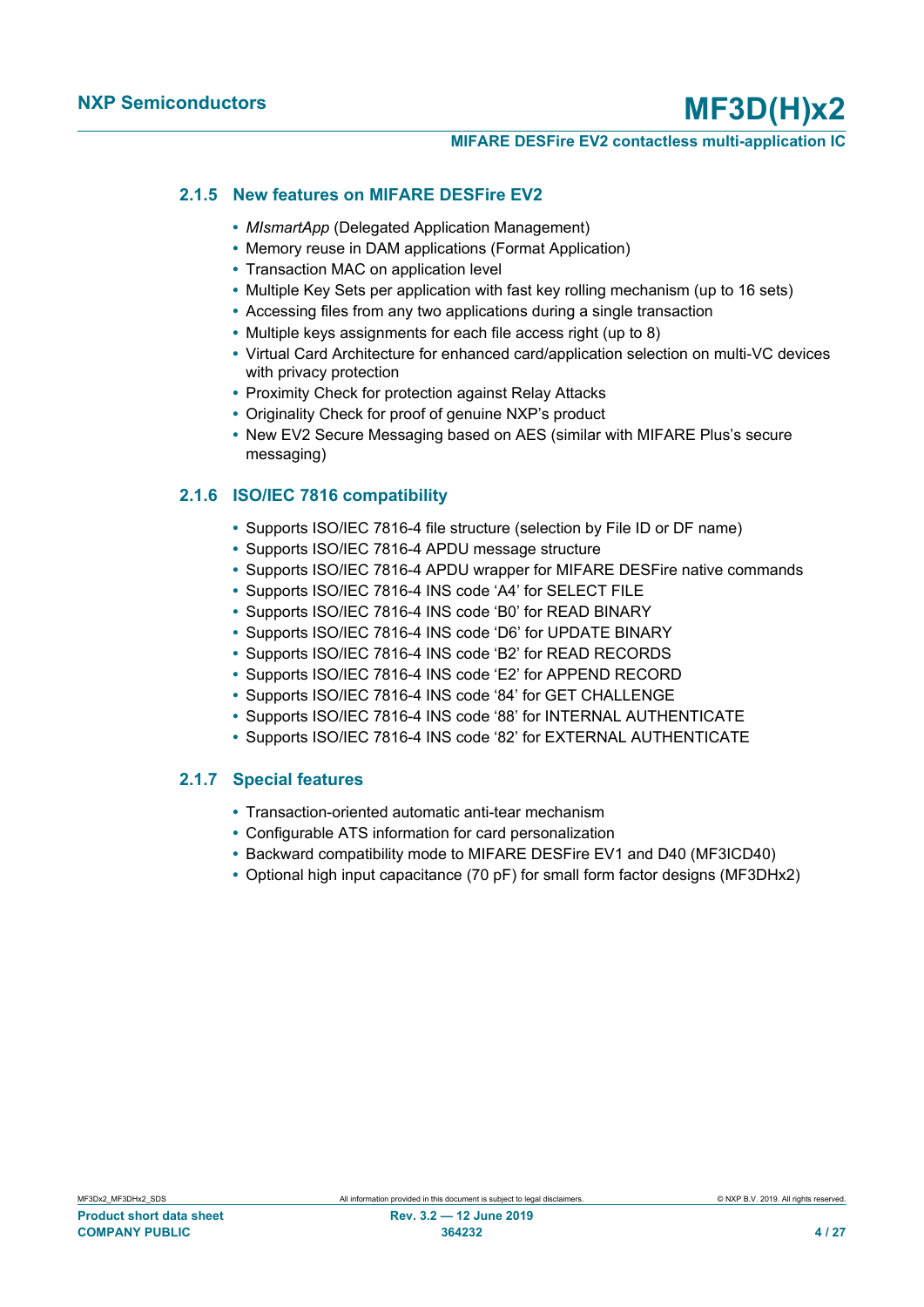# **2.2 Summary of key differences between MIFARE DESFire generations**

<span id="page-4-1"></span><span id="page-4-0"></span>[Table 1](#page-4-0) shows the key differences between each product generation of the MIFARE DESFire family.

| <u>rable to region ences between will like beging generations</u> |                           |                                       |                                                          |
|-------------------------------------------------------------------|---------------------------|---------------------------------------|----------------------------------------------------------|
| <b>Features</b>                                                   | <b>MIFARE DESFire D40</b> | <b>MIFARE DESFire EV1</b>             | <b>MIFARE DESFire EV2</b>                                |
| Cryptography scheme(s)                                            | Single DES, 2KTDEA        | Single DES, 2KTDEA,<br>3KTDEA, AES128 | Single DES, 2KTDEA,<br>3KTDEA, AES128                    |
| Secure messaging(s)                                               | D <sub>40</sub> Native    | D40 Native, EV1                       | D40 Native, EV1, EV2                                     |
| No. of applications                                               | 28                        | 28                                    | No limit                                                 |
| No. of files per application                                      | 16                        | 32                                    | 32                                                       |
| Max. no. of files with backup                                     | 8                         | 32                                    | 32                                                       |
| ISO/IEC7816-4 commands                                            | 3                         | 8                                     | 8 (refine)                                               |
| Random ID                                                         | No                        | Yes                                   | Yes                                                      |
| Configurable ATS                                                  | No                        | Yes, Historical bytes only            | Yes, all parameters (FSCI<br>supporting up to 256 bytes) |
| Max. communication buffer                                         | 64 bytes                  | 64 bytes                              | 128 bytes (2/4/8kB) or 256<br>bytes (16/32kB)            |
| Chaining during data transfer                                     | Native (AFh)              | Native (AFh)                          | Native (AFh) or ISO/<br>IEC14443-4                       |
| Multiple Key Sets with rolling                                    | No                        | No                                    | Yes                                                      |
| MIsmartApp (Delegated<br>Application Management)                  | No                        | No                                    | Yes                                                      |
| <b>Shared Application</b><br>Management                           | No                        | No                                    | Yes                                                      |
| Multiple keys per access right                                    | No                        | No                                    | Yes                                                      |
| UpdateRecord command                                              | No                        | No                                    | Yes                                                      |
| <b>Transaction MAC</b>                                            | No                        | No                                    | Yes                                                      |
| <b>Virtual Card Architecture</b>                                  | No                        | No                                    | Yes                                                      |
| <b>Proximity Check</b>                                            | No                        | No                                    | Yes                                                      |
| <b>Originality Check</b>                                          | No                        | No                                    | Yes                                                      |

**Table 1. Key differences between MIFARE DESFire generations**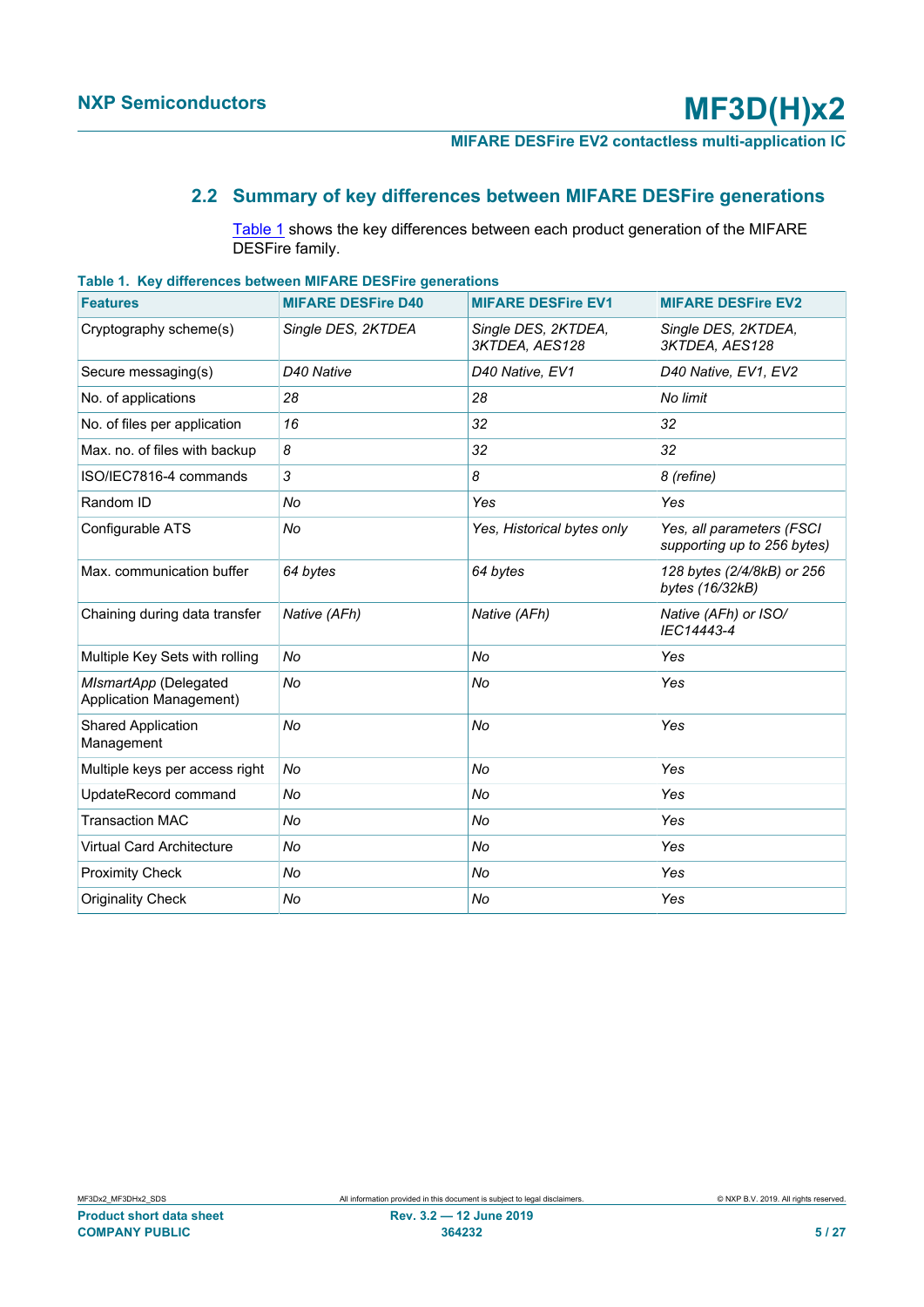**MIFARE DESFire EV2 contactless multi-application IC**

# <span id="page-5-0"></span>**3 Applications**

- **•** Secure public transport ticketing
- **•** Multi-application smart city and mobility card
- **•** Secure access management
- **•** Micro-payment and Loyalty
- **•** Student ID
- **•** Road tolling and parking
- **•** Hospitality
- **•** Event ticketing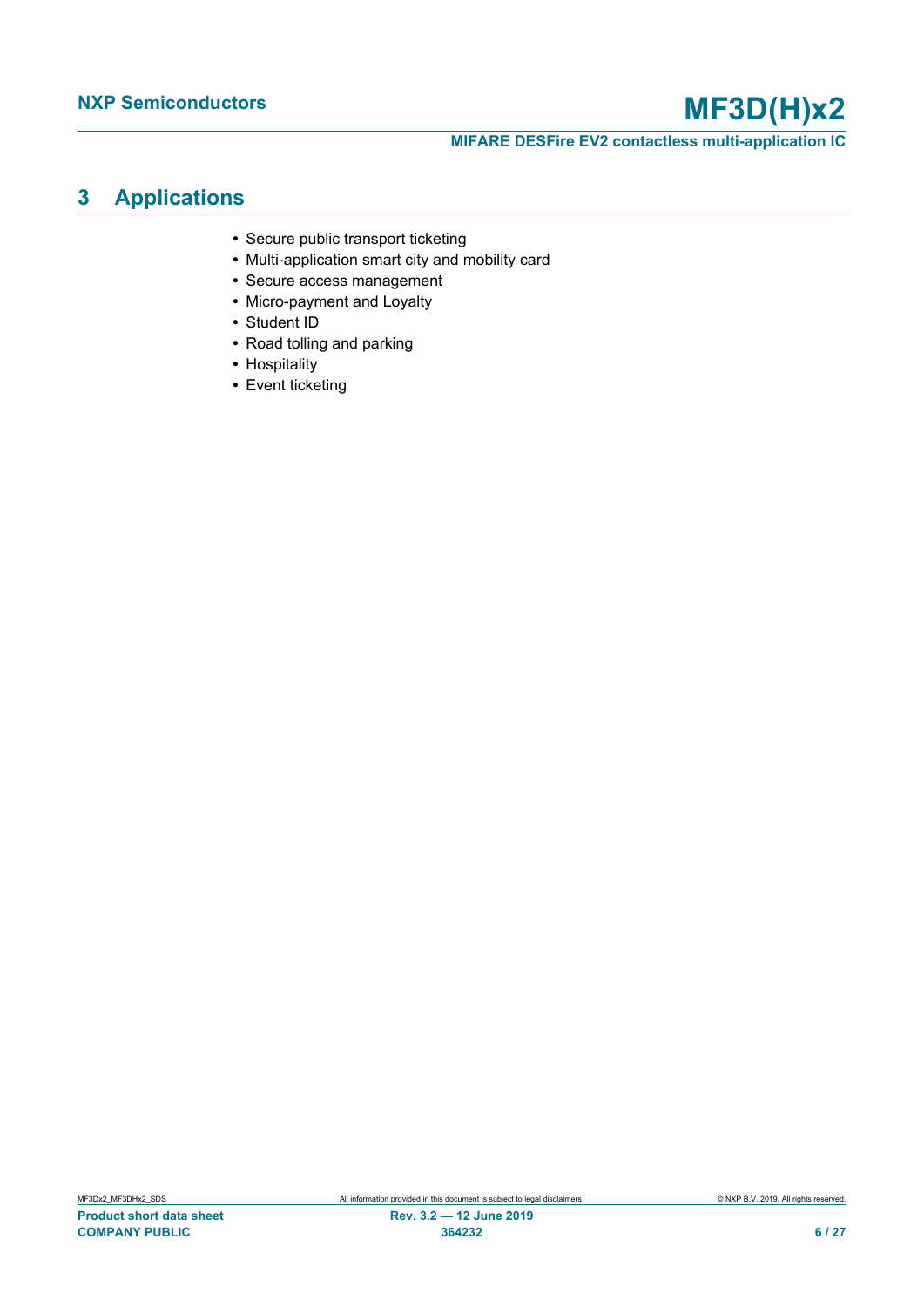# <span id="page-6-5"></span><span id="page-6-1"></span><span id="page-6-0"></span>**4 Quick reference data**

<span id="page-6-4"></span><span id="page-6-3"></span><span id="page-6-2"></span>

|                  | Table 2. Quick reference data [1][2] |                   |          |                          |            |                          |             |
|------------------|--------------------------------------|-------------------|----------|--------------------------|------------|--------------------------|-------------|
| <b>Symbol</b>    | <b>Parameter</b>                     | <b>Conditions</b> |          | <b>Min</b>               | <b>Typ</b> | <b>Max</b>               | <b>Unit</b> |
| $ f_i $          | input frequency                      |                   |          | $\overline{\phantom{0}}$ | 13.56      | $\overline{\phantom{0}}$ | <b>MHz</b>  |
| $C_i$            | input capacitance                    | MF3Dx2            | $[3][4]$ | 16.15                    | 17.0       | 17.85                    | рF          |
|                  |                                      | MF3DHx2           | $[3][4]$ | 66.5                     | 70.0       | 73.5                     | pF          |
|                  | <b>NV memory characteristics</b>     |                   |          |                          |            |                          |             |
| t <sub>ret</sub> | retention time                       | $T_{amb}$ = 22 °C |          | 25                       |            |                          | year        |
| $N_{endu(W)}$    | write endurance                      | $T_{amb}$ = 22 °C |          | 200 000                  | 500 000    | $\blacksquare$           | cycle       |

[1] Stresses above one or more of the values may cause permanent damage to the device.

[2] Exposure to limiting values for extended periods may affect device reliability.

[3] Measured with LCR meter.

[4]  $T_{amb}$  = 22 °C; f<sub>i</sub> = 13.56 MHz; 2 V RMS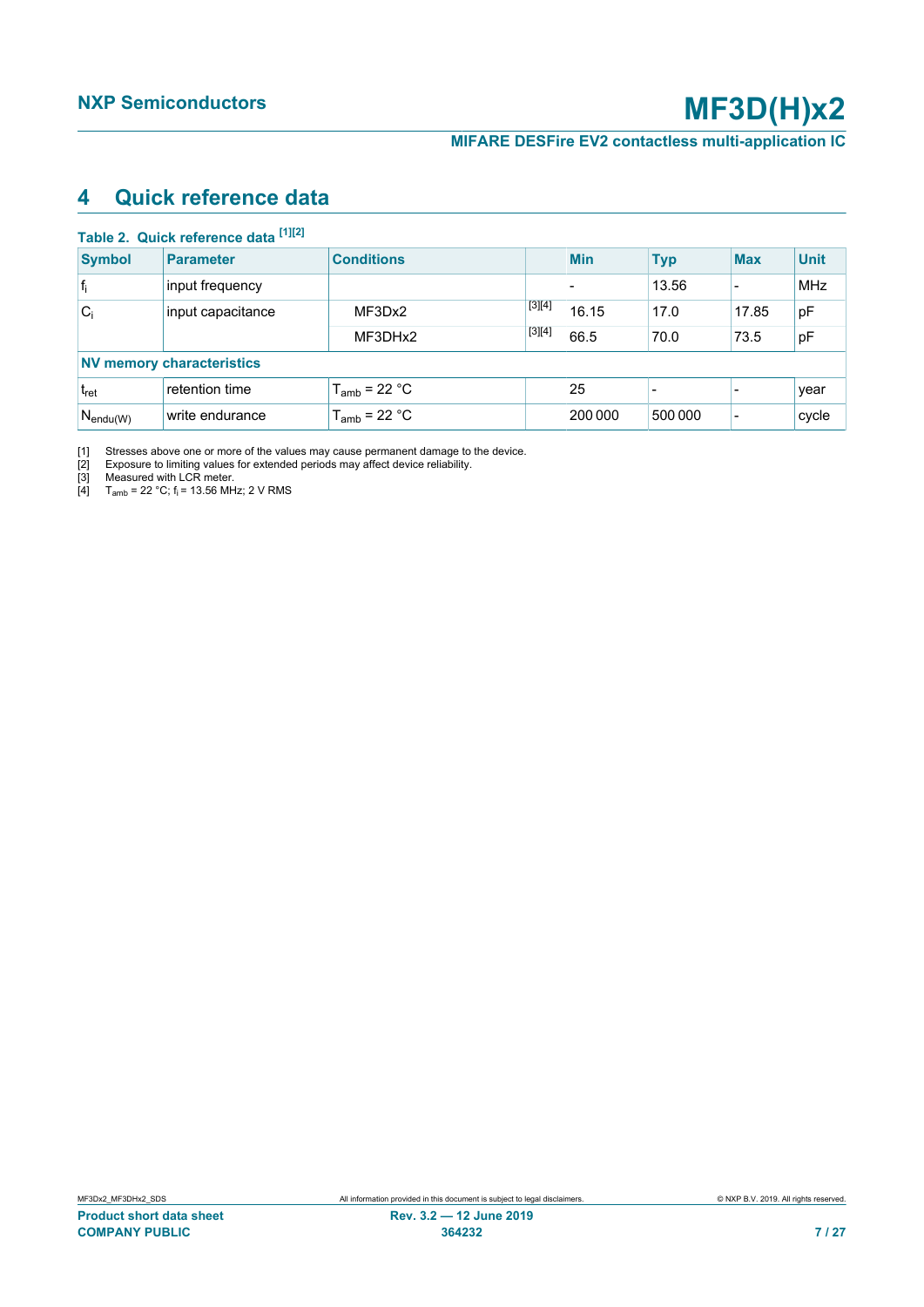**MIFARE DESFire EV2 contactless multi-application IC**

# <span id="page-7-1"></span>**5 Ordering information**

<span id="page-7-0"></span>

| <b>Type number</b> | <b>Package</b>   | <b>Description</b>                                                                             | <b>Version</b> |
|--------------------|------------------|------------------------------------------------------------------------------------------------|----------------|
| MF3D8201DUD/01     | <b>FFC</b>       | 8 inch wafer (sawn; 120 µm thickness) <sup>[1][2]</sup> ; 8 K NV, 17 pF input<br>capacitance   |                |
| MF3D4201DUD/01     | <b>FFC</b>       | 8 inch wafer (sawn; 120 µm thickness) <sup>[1][2]</sup> ; 4 K NV, 17 pF input<br>capacitance   |                |
| MF3D2201DUD/01     | <b>FFC</b>       | 8 inch wafer (sawn; 120 µm thickness) <sup>[1][2]</sup> ; 2 K NV, 17 pF input<br>capacitance   |                |
| MF3DH8201DUD/01    | <b>FFC</b>       | 8 inch wafer (sawn; 120 µm thickness) <sup>[1][2]</sup> ; 8 K NV, 70 pF input<br>capacitance   |                |
| MF3DH4201DUD/01    | <b>FFC</b>       | 8 inch wafer (sawn; 120 µm thickness) <sup>[1][2]</sup> ; 4 K NV, 70 pF input<br>capacitance   |                |
| MF3DH2201DUD/01    | <b>FFC</b>       | 8 inch wafer (sawn; 120 µm thickness) <sup>[1][2]</sup> ; 2 K NV 70 pF input<br>capacitance    |                |
| MF3D8201DUF/01     | <b>FFC</b>       | 8 inch wafer (sawn; 75 µm thickness) <sup>[1][2]</sup> ; 8 K NV, 17 pF input<br>capacitance    |                |
| MF3D4201DUF/01     | <b>FFC</b>       | 8 inch wafer (sawn; 75 µm thickness) <sup>[1][2]</sup> ; 4 K NV, 17 pF input<br>capacitance    |                |
| MF3D2201DUF/01     | <b>FFC</b>       | 8 inch wafer (sawn; 75 µm thickness) <sup>[1][2]</sup> ; 2 K NV, 17 pF input<br>capacitance    |                |
| MF3DH8201DUF/01    | <b>FFC</b>       | 8 inch wafer (sawn; 75 µm thickness) <sup>[1][2]</sup> ; 8 K NV, 70 pF input<br>capacitance    |                |
| MF3DH4201DUF/01    | <b>FFC</b>       | 8 inch wafer (sawn; 75 µm thickness) <sup>[1][2]</sup> ; 4 K NV, 70 pF input<br>capacitance    |                |
| MF3DH2201DUF/01    | <b>FFC</b>       | 8 inch wafer (sawn; 75 µm thickness) <sup>[1][2]</sup> ; 2 K NV, 70 pF input<br>capacitance    |                |
| MF3D8200DA4/01     | MOA4             | plastic leadless module carrier package; 8 K EE, 17 pF input capacitance                       | SOT500-2       |
| MF3D4200DA4/01     | MOA4             | plastic leadless module carrier package; 4 K EE, 17 pF input capacitance                       | SOT500-2       |
| MF3D2200DA4/01     | MOA4             | plastic leadless module carrier package; 2 K EE, 17 pF input capacitance                       | SOT500-2       |
| MF3DH8200DA4/01    | MOA4             | plastic leadless module carrier package; 8 K EE, 70 pF input capacitance                       | SOT500-2       |
| MF3DH4200DA4/01    | MOA4             | plastic leadless module carrier package; 4 K EE, 70 pF input capacitance                       | SOT500-2       |
| MF3DH2200DA4/01    | MOA4             | plastic leadless module carrier package; 2 K EE, 70 pF input capacitance                       | SOT500-2       |
| MF3D8200DA6/01     | MOB <sub>6</sub> | plastic leadless module carrier package; 8 K EE, 17 pF input capacitance                       | SOT500-3       |
| MF3D4200DA6/01     | MOB <sub>6</sub> | plastic leadless module carrier package; 4 K EE, 17 pF input capacitance                       | SOT500-3       |
| MF3D2200DA6/01     | MOB <sub>6</sub> | plastic leadless module carrier package; 2 K EE, 17 pF input capacitance                       | SOT500-3       |
| MF3DH8200DA6/01    | MOB <sub>6</sub> | plastic leadless module carrier package; 8 K EE, 70 pF input capacitance                       | SOT500-3       |
| MF3DH4200DA6/01    | MOB <sub>6</sub> | plastic leadless module carrier package; 4 K EE, 70 pF input capacitance                       | SOT500-3       |
| MF3DH2200DA6/01    | MOB <sub>6</sub> | plastic leadless module carrier package; 2 K EE, 70 pF input capacitance                       | SOT500-3       |
| MF3D9200DU15/02    | <b>FFC</b>       | 12 inch wafer (sawn; 150 µm thickness) <sup>[1][2]</sup> ; 16 K NV, 17 pF input<br>capacitance |                |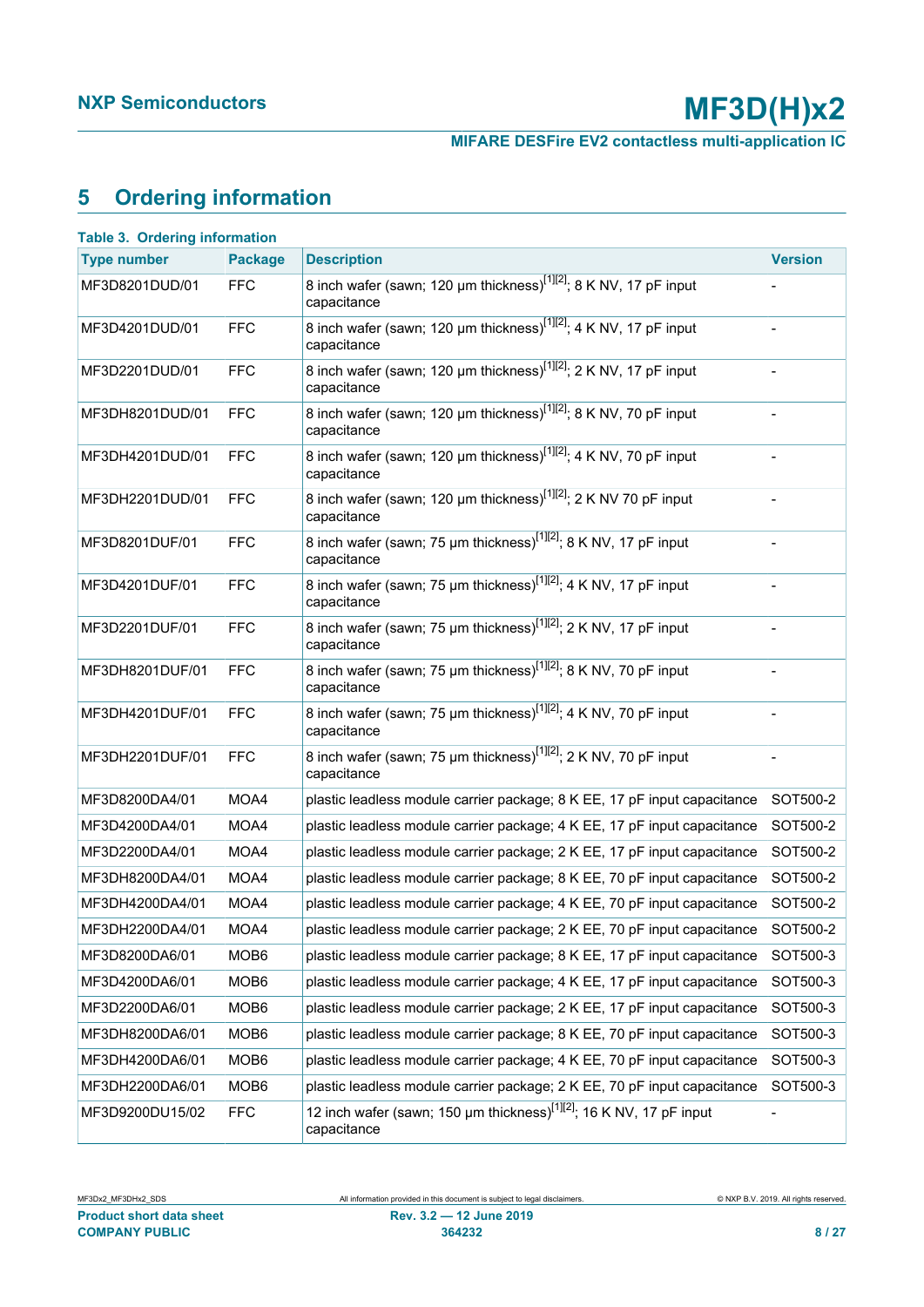# **MIFARE DESFire EV2 contactless multi-application IC**

<span id="page-8-1"></span><span id="page-8-0"></span>

| <b>Type number</b> | <b>Package</b>   | <b>Description</b>                                                                             | <b>Version</b> |
|--------------------|------------------|------------------------------------------------------------------------------------------------|----------------|
| MF3DA200DU15/02    | <b>FFC</b>       | 12 inch wafer (sawn; 150 µm thickness) <sup>[1][2]</sup> ; 32 K NV, 17 pF input<br>capacitance |                |
| MF3DH9200DU15/02   | <b>FFC</b>       | 12 inch wafer (sawn; 150 µm thickness) <sup>[1][2]</sup> ; 16 K NV, 70 pF input<br>capacitance |                |
| MF3DHA200DU15/02   | <b>FFC</b>       | 12 inch wafer (sawn; 150 µm thickness) <sup>[1][2]</sup> ; 32 K NV, 70 pF input<br>capacitance |                |
| MF3D9200DU75/02    | <b>FFC</b>       | 12 inch wafer (sawn; 75 µm thickness) <sup>[1][2]</sup> ; 16 K NV, 17 pF input<br>capacitance  |                |
| MF3DA200DU75/02    | <b>FFC</b>       | 12 inch wafer (sawn; 75 um thickness) <sup>[1][2]</sup> ; 32 K NV, 17 pF input<br>capacitance  |                |
| MF3DH9200DU75/02   | <b>FFC</b>       | 12 inch wafer (sawn; 75 µm thickness) <sup>[1][2]</sup> ; 16 K NV, 70 pF input<br>capacitance  |                |
| MF3DHA200DU75/02   | <b>FFC</b>       | 12 inch wafer (sawn; 75 µm thickness) <sup>[1][2]</sup> ; 32 K NV, 70 pF input<br>capacitance  |                |
| MF3D9200DA4/02     | MOB4             | plastic leadless module carrier package; 16 K NV, 17 pF input<br>capacitance                   | SOT500-2       |
| MF3DA200DA4/02     | MOB4             | plastic leadless module carrier package; 32 K NV, 17 pF input<br>capacitance                   | SOT500-2       |
| MF3DH9200DA4/02    | MOB4             | plastic leadless module carrier package; 16 K NV, 70 pF input<br>capacitance                   | SOT500-2       |
| MF3DHA200DA4/02    | MOB4             | plastic leadless module carrier package; 32 K NV, 70 pF input<br>capacitance                   | SOT500-2       |
| MF3D9200DA6/02     | MOB <sub>6</sub> | plastic leadless module carrier package; 16 K NV, 17 pF input<br>capacitance                   | SOT500-3       |
| MF3DA200DA6/02     | MOB <sub>6</sub> | plastic leadless module carrier package; 32 K NV, 17 pF input<br>capacitance                   | SOT500-3       |
| MF3DH9200DA6/02    | MOB <sub>6</sub> | plastic leadless module carrier package; 16 K NV, 70 pF input<br>capacitance                   | SOT500-3       |
| MF3DHA200DA6/02    | MOB <sub>6</sub> | plastic leadless module carrier package; 32 K NV, 70 pF input<br>capacitance                   | SOT500-3       |

[1] Delivered on film frame carrier with electronic failed die marking according to SECSII format.

[2] See [\[2\]](#page-20-0)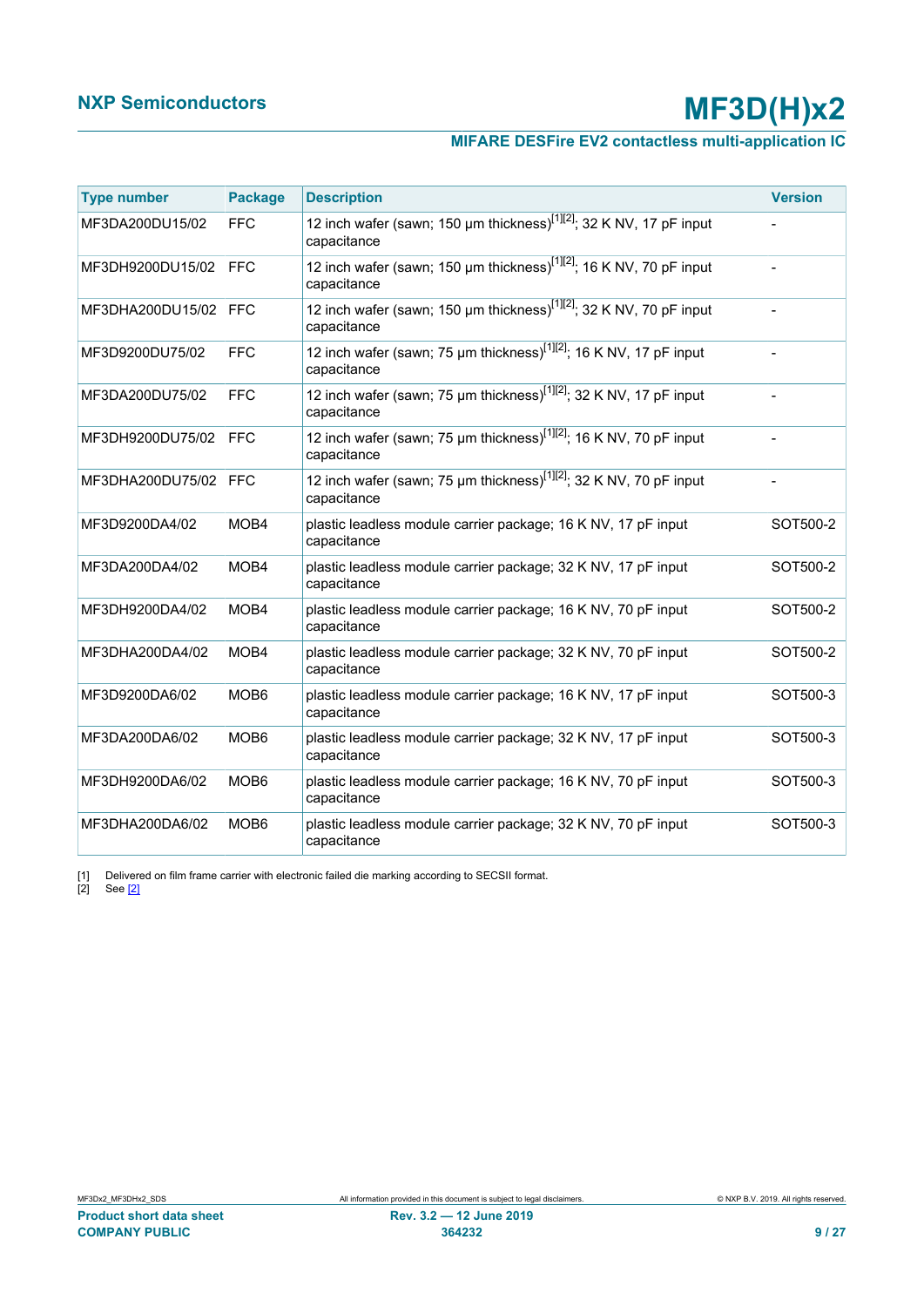**MIFARE DESFire EV2 contactless multi-application IC**

# <span id="page-9-1"></span><span id="page-9-0"></span>**6 Block diagram**

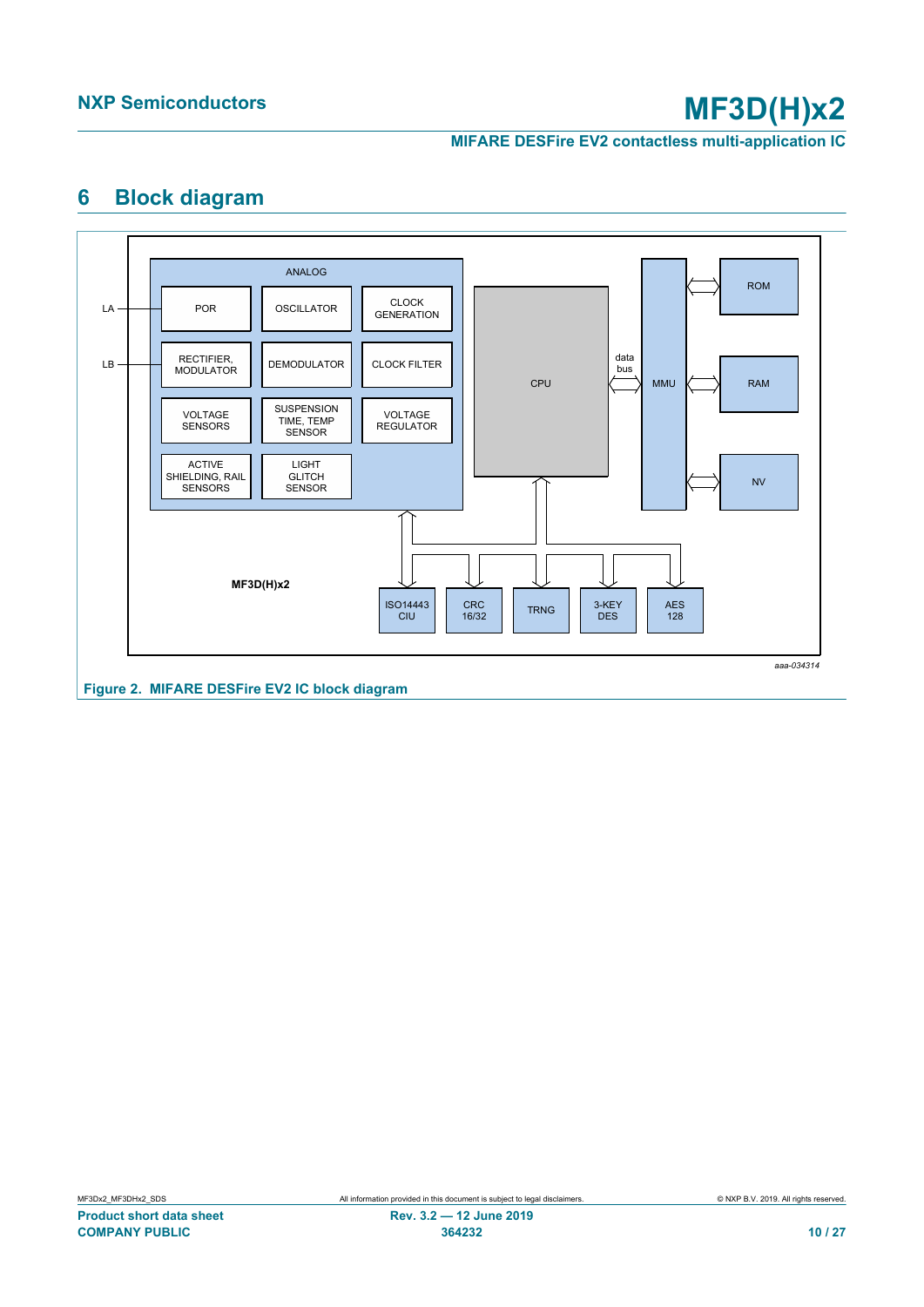# <span id="page-10-1"></span>**7 Functional description**

# **7.1 Introduction**

<span id="page-10-2"></span>MIFARE DESFire EV2 is a contactless multi-application smart card IC compliant with ISOIEC 14443A (part 1-4). The MIFARE DESFire EV2 operating system provides an offthe-shelf development platform for smart card application providers.

The memory organization of MIFARE DESFire EV2 is flexible and can be dynamically structured to fit into any application requirements. The application and file structure is shown in [Figure 3.](#page-10-0) Each application folder is a container of data files usable within a certain real world application (e.g. Transport ticketing). There are 5 file types available for data storage and 1 file type for storing Transaction MAC as detailed in [Section 8.6](#page-12-0).

Within the application folder, there is a set of keys and configuration settings dedicated for the application. The application owner can freely organize the file structure and security setting within his application. An adjacent application will not have access to its files as long as they do not possess the correct security rights. MIFARE DESFire EV2 also supports the ISO/IEC 7816-4 file structure and APDU.

At the PICC level, there is another set of keys and security settings for the PICC owner. The PICC owner will have the right to create or delete any application, but he will not have access to the application's files, unless he knows the application keys too.

<span id="page-10-0"></span>

### **Figure 3. MIFARE DESFire EV2 product-based application and file structure**

MIFARE DESFire EV2 supports confidential and integrity protected communication (see [Section 7.7\)](#page-12-1). Each MIFARE DESFire EV2 application can have its own cryptographic settings (i.e. 2TDEA, 3TDEA or AES) and secure messaging for communication. The D40 and EV1 secure messaging are included in the product for backward compatible support of existing installations. For new projects, the EV2 secure messaging is recommended.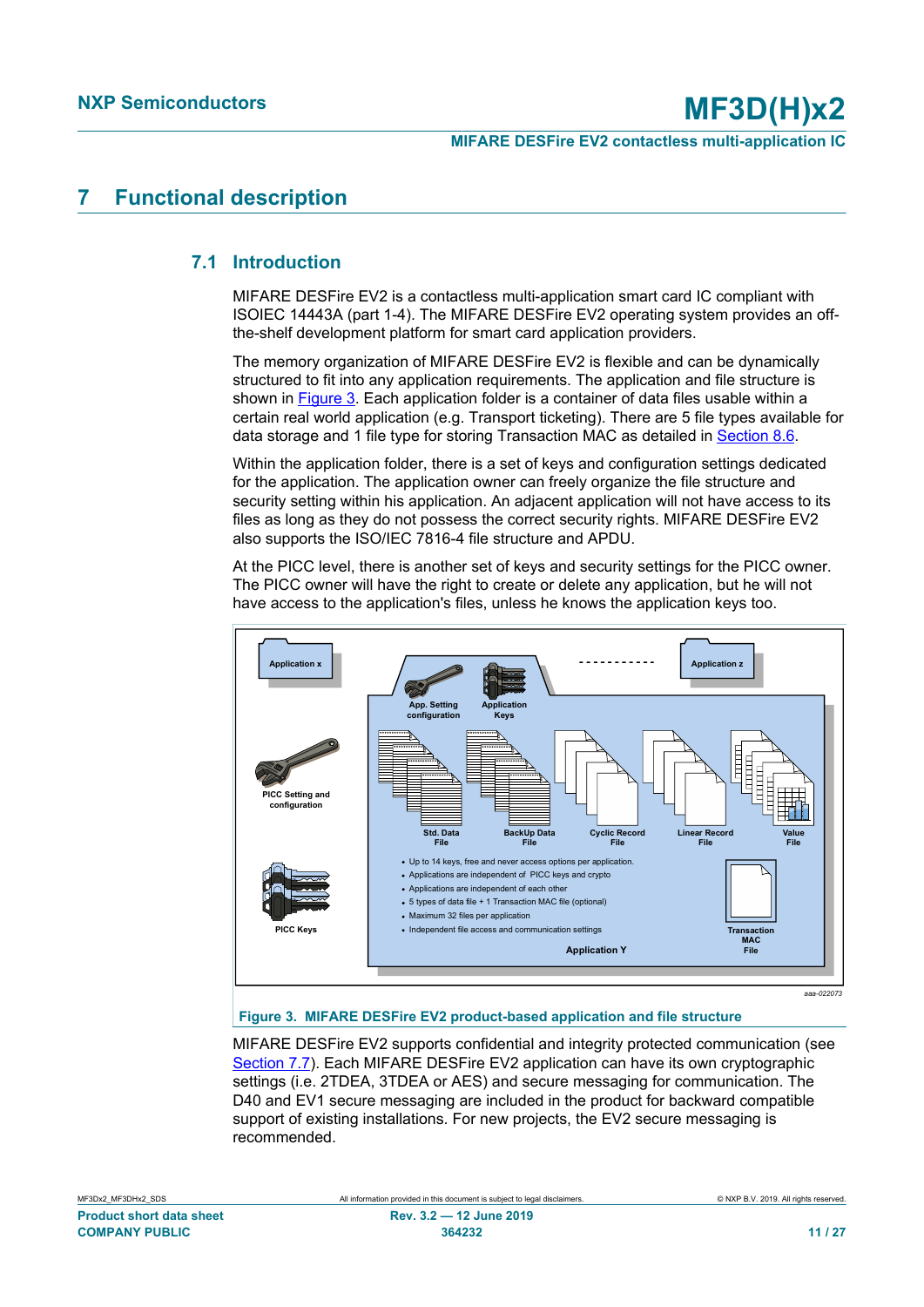#### **MIFARE DESFire EV2 contactless multi-application IC**

MIFARE DESFire EV2 offers a transaction-oriented backup mechanism to prevent inconsistent updating of data storage across multiple files during a tearing situation. When transaction tearing occurs, either all data fields are updated or none is altered.

Besides the application file structure support, MIFARE DESFire EV2 offers many optional features such as following:

- **•** Delegated Application Management (*MIsmartApp*) for giving rights to third-party application creation and management.
- **•** Multiple key set within an application with key rolling mechanism and key migration supported.
- **•** Shared files between two applications, supporting a single transaction over two applications at the same time.
- **•** Multiple keys for each access right of files.
- **•** Transaction MAC on application level, MACing the transacted data with a secret key on the card and served as a proof of transaction to the backend system.
- **•** Virtual Card Architecture providing a privacy protecting mechanism during card selection.
- **•** Proximity Check to prevent against relay attacks.
- **•** Originality Check for verification of genuine MIFARE DESFire EV2 product from NXP or its licensees.

The following chapters provide basic description of some functionality on MIFARE DESFire EV2. For a more detailed description of each functionality on MIFARE DESFire EV2, see [\[1\]](#page-20-1).

## **7.2 Contactless energy and data transfer**

<span id="page-11-0"></span>In the MIFARE product-based system, the MIFARE DESFire EV2 is connected to a coil consisting of a few turns embedded in a standard ISO/IEC smart card. A battery is not needed. When the card is positioned in the proximity of the PCD antenna, the high-speed RF communication interface allows data to be transmitted up to 848 kbit/s.

## <span id="page-11-1"></span>**7.3 Anti-collision**

An intelligent anti-collision mechanism allows more than one MIFARE DESFire EV2 in the field to be handled simultaneously. The anti-collision algorithm selects each MIFARE DESFire EV2 individually and ensures that the execution of a transaction with a selected MIFARE DESFire EV2 is performed correctly without data corruption resulting from other MIFARE DESFire EV2s in the field.

## **7.4 UID/serial number**

<span id="page-11-2"></span>The unique 7 byte (UID) is programmed into a locked part of the NV memory which is reserved for the manufacturer. Due to security and system requirements these bytes are write-protected after being programmed by the IC manufacturer at production time. According to ISO/IEC 14443-3 during the first anti-collision loop the cascade tag returns a value of 88h and also the first 3 bytes of the UID, UID0 to UID2 and BCC. The second anti-collision loop returns bytes UID3 to UID6 and BCC.

UID0 holds the manufacturer ID for NXP (04h) according to ISO/IEC 14443-3 and ISO/ IEC 7816-6 AMD 1.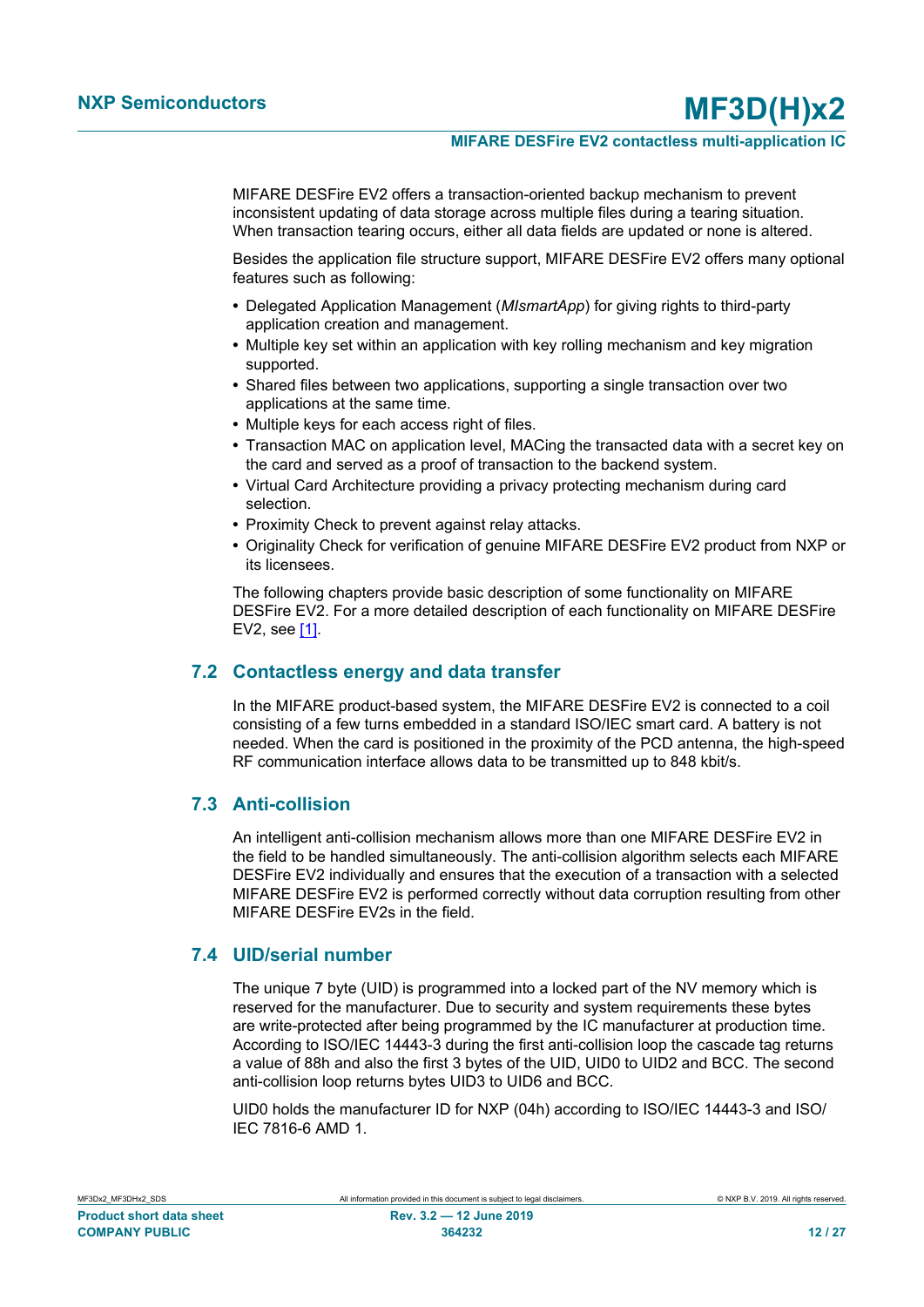MIFARE DESFire EV2 also allows Random ID to be used. In this case, MIFARE DESFire EV2 only uses a single anti-collision loop. The 3 byte random number is generated after RF reset of the MIFARE DESFire EV2.

### **7.5 Memory organization**

<span id="page-12-2"></span>The NV memory is organized using a flexible file system. This file system allows multiple numbers of different applications on one MIFARE DESFire EV2. Each application can have multiple files. Every application is represented by its 3 bytes Application IDentifier (AID) and an optional ISO DF Name.

5 different data file types and 1 Transaction MAC file type are supported; see [Section](#page-12-0) [8.6.](#page-12-0)

A guideline to assign DESFire AIDs can be found in the application note *MIFARE Application Directory* (MAD); see [\[3\].](#page-20-2)

Each file can be created either at MIFARE DESFire EV2 initialization (card production/ card printing), at MIFARE DESFire EV2 personalization (vending machine) or in the field.

If a file or application becomes obsolete in operation, it can be permanently invalidated.

Commands which have impact on the file structure itself (e.g. creation or deletion of applications, change of keys) activate an automatic rollback mechanism, which protects the file structure from being corrupted.

If this rollback is necessary, it is done without user interaction before carrying out further commands. To ensure data integrity on application level, a transaction-oriented backup is implemented for all file types with backup. It is possible to mix file types with and without backup within one application.

## **7.6 Available file types**

<span id="page-12-0"></span>The files within an application can be any of the following types:

- **•** Standard data files
- **•** Backup data files
- **•** Value files with backup
- **•** Linear record files with backup
- **•** Cyclic record files with backup
- <span id="page-12-1"></span>**•** Transaction MAC file

### **7.7 Security**

The 7 byte UID is fixed, programmed into each device during production. It cannot be altered and ensures the uniqueness of each device.

The UID may be used to derive diversified keys for each ticket. Diversified MIFARE DESFire EV2 keys contribute to gain an effective anti-cloning mechanism and increase the security of the original key.

Prior to data transmission a mutual three-pass authentication can be done between MIFARE DESFire EV2 and PCD depending on the configuration employing either 56-bit DES (single DES, DES), 112-bit DES (triple DES, 3DES), 168-bit DES (3 key triple DES, 3K3DES) or AES. During the authentication, the level of security of all further commands during the session is set. In addition, the communication settings of the file/application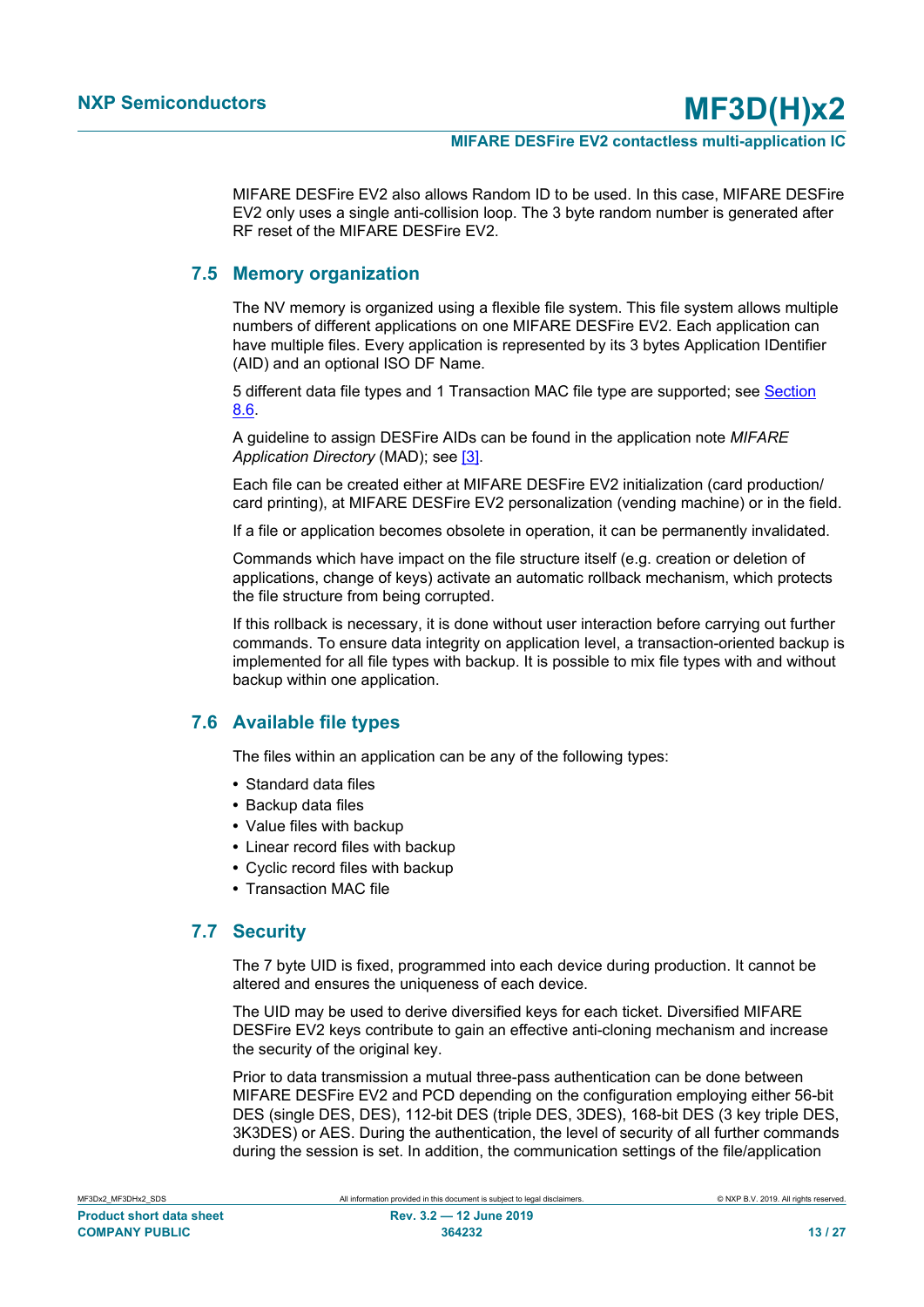result in the following options of secure communication between MIFARE DESFire EV2 and PCD:

- **•** Plain data transfer (only possible within the backwards-compatible mode to MF3ICD40 and EV2 secure messaging)
- **•** Plain data transfer with cryptographic checksum (MAC): Authentication with backwards-compatible mode to MF3ICD40: 4 byte MAC; All other authentications based on DES/3DES/AES: 8 byte CMAC
- **•** Encrypted data transfer (secured by CRC before encryption): Authentication with backwards-compatible mode to MF3ICD40: A 16-bit CRC is calculated over the stream and attached. The resulting stream is encrypted using the chosen cryptographic method. All other authentications-based DES/3DES/AES: A 32-bit CRC is calculated over the stream and attached. The resulting stream is encrypted using the chosen cryptographic method. A cryptographic checksum (CMAC) will also be attached when using EV2 secure messaging.

Find more information on the security concept of the product in [\[1\]](#page-20-1). Be aware not all levels of security are recommended. For new design, the EV2 secure messaging is recommended.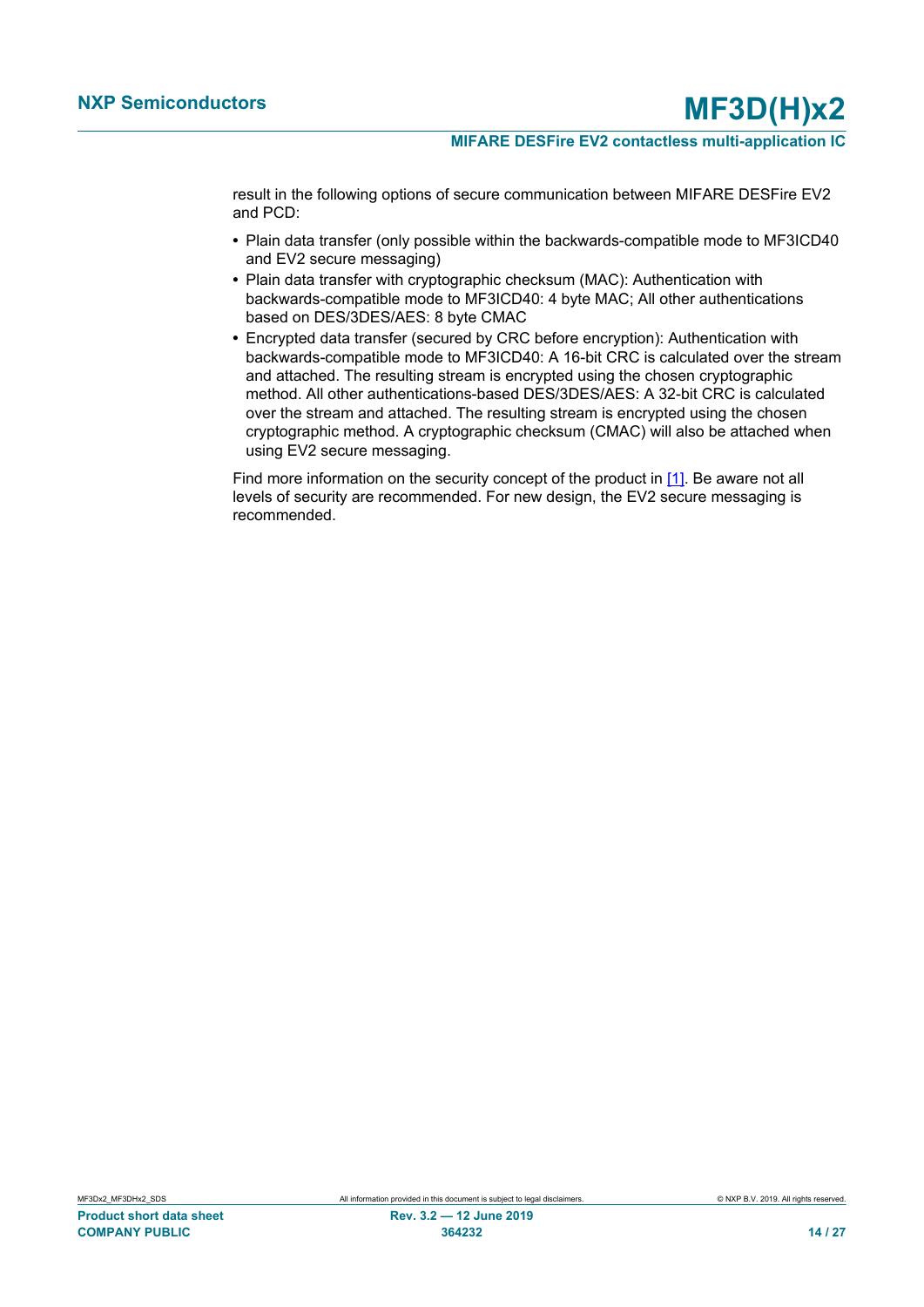# <span id="page-14-3"></span>**8 DESFire command set**

This section contains an overview of MF3D(H)x2 command code. A detailed description of all commands is provided in  $[1]$ .

# <span id="page-14-4"></span>**8.1 Secure Messaging Commands**

#### <span id="page-14-0"></span>**Table 4. Secure messaging commands overview**

| <b>Command</b>          | <b>Description</b>                                                                                                                                                                                                                 |
|-------------------------|------------------------------------------------------------------------------------------------------------------------------------------------------------------------------------------------------------------------------------|
| Authenticate            | Authentication as it was already supported by D40. Only for<br>KeyType.2TDEA keys. Note that the PICC only performs encryption<br>operations. After this authentication, the D40 backwards compatible<br>secure messaging is used. |
| AuthenticatelSO         | Authentication as already supported by DESFire EV1. Only for<br>KeyType.2TDEA or KeyType.3TDEA keys. After this authentication,<br>EV1 backwards compatible secure messaging is used.                                              |
| AuthenticateAES         | Authentication as already supported by DESFire EV1. Only for<br>KeyType.AES keys. After this authentication, EV1 backwards<br>compatible secure messaging is used.                                                                 |
| AuthenticateEV2First    | Authentication for KeyType.AES keys. After this authentication, EV2<br>secure messaging is used. This authentication is intended to be the<br>first in a transaction.                                                              |
| AuthenticateEV2NonFirst | Authentication for KeyType.AES keys. After this authentication,<br>EV2 secure messaging is used. This authentication is intended for<br>any subsequent authentication after Cmd.AuthenticateEV2First in a<br>transaction.          |

# <span id="page-14-5"></span>**8.2 Memory and Configuration Management Commands**

<span id="page-14-1"></span>

|  |  | Table 5. Memory and configuration management commands overview |  |  |  |
|--|--|----------------------------------------------------------------|--|--|--|
|--|--|----------------------------------------------------------------|--|--|--|

| <b>Command</b>   | <b>Description</b>                                                                                                                                                                            |
|------------------|-----------------------------------------------------------------------------------------------------------------------------------------------------------------------------------------------|
| FreeMem          | Returns the free memory available on the card                                                                                                                                                 |
| Format           | At PICC level, all applications and files are deleted. At application<br>level (only for delegated applications), all files are deleted. The<br>deleted memory is released and can be reused. |
| SetConfiguration | Configures the card and pre personalizes the card with a<br>key, defines if the UID or the random ID is sent back during<br>communication setup and configures the ATS string.                |
| GetVersion       | Returns manufacturing related data of the PICC.                                                                                                                                               |
| GetCardUID       | Returns the UID.                                                                                                                                                                              |

## **8.3 Key Management Commands**

#### <span id="page-14-6"></span><span id="page-14-2"></span>**Table 6. Key management commands overview**

| <b>Command</b> | <b>Description</b>                                                                                                         |
|----------------|----------------------------------------------------------------------------------------------------------------------------|
| ChangeKey      | Changes any key stored on the PICC.                                                                                        |
| ChangeKeyEV2   | Depending on the currently selected AID, this command updates a<br>key of the PICC or of one specified application keyset. |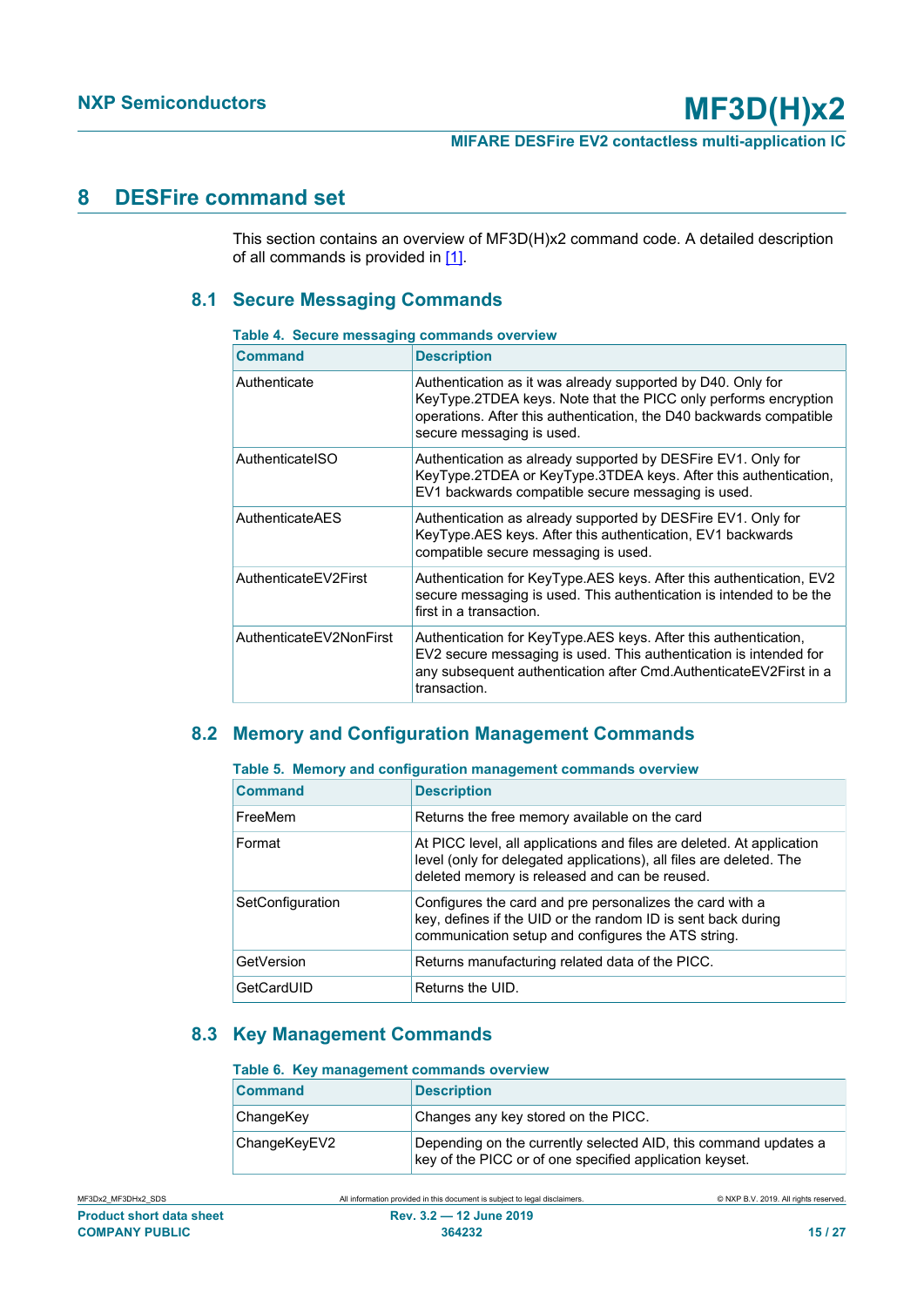# **MIFARE DESFire EV2 contactless multi-application IC**

| <b>Command</b>    | <b>Description</b>                                                                              |
|-------------------|-------------------------------------------------------------------------------------------------|
| InitializeKeySet  | Depending on the currently selected application, initialize the key set<br>with specific index. |
| FinalizeKeySet    | Within the currently selected application, finalize the key set with<br>specified number        |
| RollKeySet        | Within the currently selected application, roll to the key set with<br>specified number         |
| GetKeySettings    | Gets information on the PICC and application master key settings.                               |
| ChangeKeySettings | Changes the master key settings on PICC and application level.                                  |
| GetKeyVersion     | Reads out the current key version of any key stored on the PICC.                                |

## **8.4 Application Management Commands**

## <span id="page-15-2"></span><span id="page-15-0"></span>**Table 7. Application management commands overview**

| <b>Command</b>             | <b>Description</b>                                                                                                                                                                                       |
|----------------------------|----------------------------------------------------------------------------------------------------------------------------------------------------------------------------------------------------------|
| CreateApplication          | Creates new applications on the PICC. The application is initialized<br>according to the given settings. The application keys of the active<br>key set are initialized with the Default Application Key. |
| <b>DeleteApplication</b>   | Permanently deactivates applications on the PICC.                                                                                                                                                        |
| CreateDelegatedApplication | Creates delegated applications on the PICC with limited memory<br>consumption.                                                                                                                           |
| SelectApplication          | Selects one specific application for further access.                                                                                                                                                     |
| GetApplicationIDs          | Returns the Application IDentifiers of all applications on a PICC.                                                                                                                                       |
| GetDFNames                 | Returns the DF names                                                                                                                                                                                     |
| GetDelegatedInfo           | Returns the DAMSlotVersion and QuotaLimit of a target DAM slot<br>on the card.                                                                                                                           |

# **8.5 File Management Commands**

#### <span id="page-15-3"></span><span id="page-15-1"></span>**Table 8. File management commands overview**

| <b>Command</b>         | <b>Description</b>                                                                                                                                                                                                                                                             |
|------------------------|--------------------------------------------------------------------------------------------------------------------------------------------------------------------------------------------------------------------------------------------------------------------------------|
| CreateStdDataFile      | Creates files for the storage of plain unformatted user data within an<br>existing application on the PICC.                                                                                                                                                                    |
| CreateBackupDataFile   | Creates files for the storage of plain unformatted user data within an<br>existing application on the PICC, additionally supporting the feature<br>of an integrated backup mechanism.                                                                                          |
| CreateValueFile        | Creates files for the storage and manipulation of 32bit signed integer<br>values within an existing application on the PICC.                                                                                                                                                   |
| CreateLinearRecordFile | Creates files for multiple storages of structural similar data, for<br>example for loyalty programs, within an existing application on the<br>PICC. Once the file is filled completely with data records, further<br>writing to the file is not possible unless it is cleared. |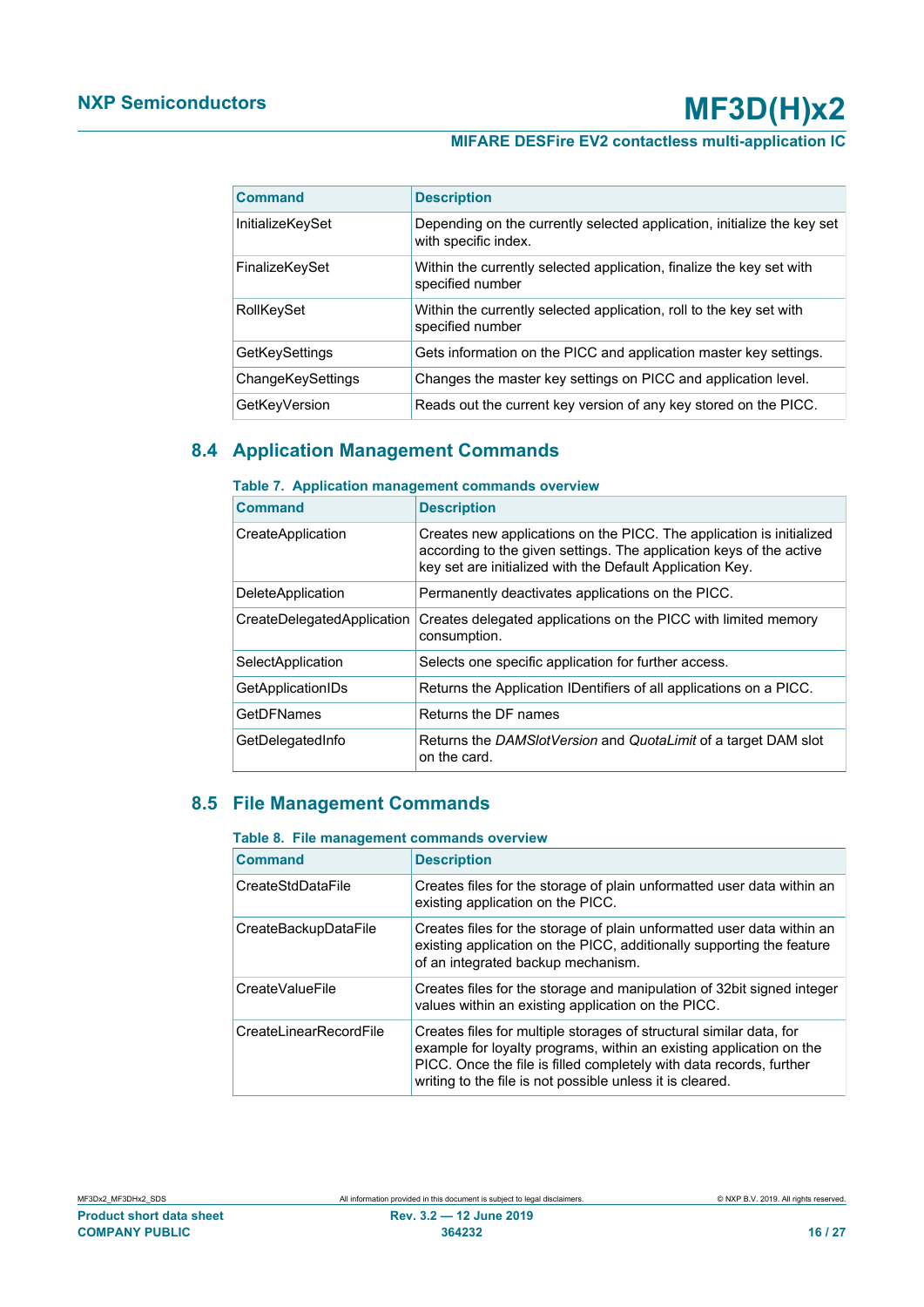# **MIFARE DESFire EV2 contactless multi-application IC**

| Command                  | <b>Description</b>                                                                                                                                                                                                                                                                                                                               |
|--------------------------|--------------------------------------------------------------------------------------------------------------------------------------------------------------------------------------------------------------------------------------------------------------------------------------------------------------------------------------------------|
| CreateCyclicRecordFile   | Creates files for multiple storages of structural similar data, for<br>example for logging transactions, within an existing application<br>on the PICC. Once the file is filled completely with data records,<br>the PICC automatically overwrites the oldest record with the latest<br>written one. This wrap is fully transparent for the PCD. |
| CreateTransactionMACFile | Creates a Transaction MAC File and enables the Transaction MAC<br>feature for the targeted application.                                                                                                                                                                                                                                          |
| <b>DeleteFile</b>        | Permanently deactivates a file within the file directory of the currently<br>selected application.                                                                                                                                                                                                                                               |
| GetFileIDs               | Returns the File IDentifiers of all active files within the currently<br>selected application.                                                                                                                                                                                                                                                   |
| GetISOFileIDs            | Get back the ISO File ID.                                                                                                                                                                                                                                                                                                                        |
| GetFileSettings          | Get information on the properties of a specific file.                                                                                                                                                                                                                                                                                            |
| ChangeFileSettings       | Changes the access parameters of an existing file.                                                                                                                                                                                                                                                                                               |

# **8.6 Data Management Commands**

#### <span id="page-16-2"></span><span id="page-16-0"></span>**Table 9. Data management commands overview**

| Command            | <b>Description</b>                                                                                                      |
|--------------------|-------------------------------------------------------------------------------------------------------------------------|
| ReadData           | Reads data from FileType.StandardData or FileType.BackupData.                                                           |
| WriteData          | Writes data to FileType.StandardData or FileType.BackupData                                                             |
| GetValue           | Reads the currently stored value from FileType. Value.                                                                  |
| Credit             | Increases a value stored in a FileType. Value.                                                                          |
| Debit              | Decreases a value stored in a FileType. Value.                                                                          |
| LimitedCredit      | Allows a limited increase of a value stored in a FileType. Value<br>without having full Credit permissions to the file. |
| <b>ReadRecords</b> | Reads out a set of complete records from a FileType.CyclicRecord<br>or FileType.LinearRecord.                           |
| WriteRecord        | Writes data to a record in a FileType.CyclicRecord or<br>FileType.LinearRecord.                                         |
| UpdateRecord       | Updates data of an existing record in a FileType.LinearRecord or<br>FileType.CyclicRecord file.                         |
| ClearRecordFile    | Resets a FileType.LinearRecord or FileType.CyclicRecord to empty<br>state.                                              |

# **8.7 Transaction Management Commands**

#### <span id="page-16-3"></span><span id="page-16-1"></span>**Table 10. Transaction management commands overview**

| <b>Command</b>    | <b>Description</b>                                                                                                                                           |
|-------------------|--------------------------------------------------------------------------------------------------------------------------------------------------------------|
| CommitTransaction | Validates all previous write access' on FileType. BackupData,<br>FileType.Value, FileType.LinearRecord and FileType.CyclicRecord<br>within one application.  |
| AbortTransaction  | Invalidates all previous write access' on FileType.BackupData,<br>FileType.Value, FileType.LinearRecord and FileType.CyclicRecord<br>within one application. |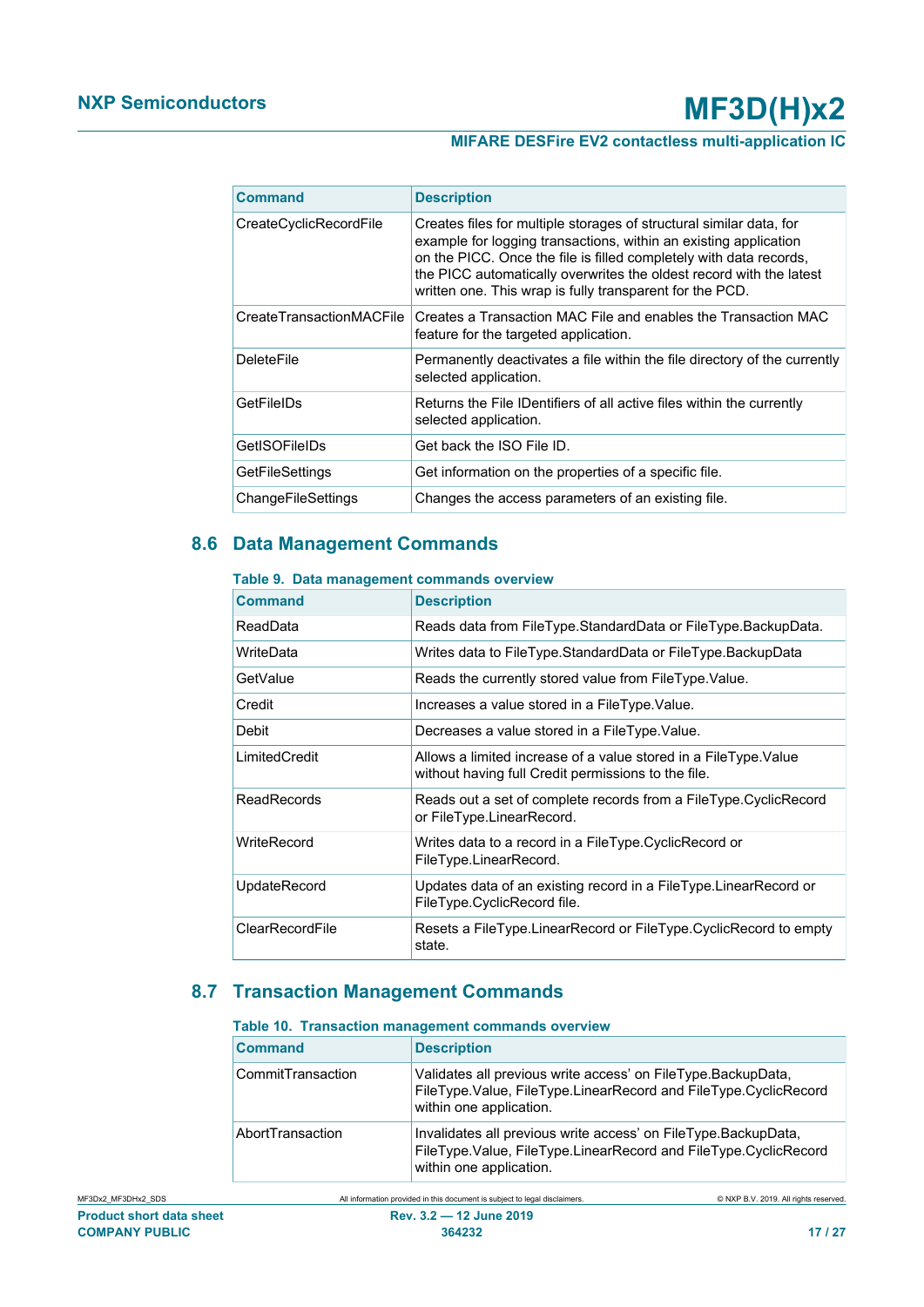### **MIFARE DESFire EV2 contactless multi-application IC**

| <b>Command</b> | <b>Description</b>                                                                                                                         |
|----------------|--------------------------------------------------------------------------------------------------------------------------------------------|
| CommitReaderID | Commits a ReaderID for the ongoing transaction. This will allow a<br>backend to identify the attacking merchant in case of fraud detected. |

# <span id="page-17-4"></span>**8.8 ISO/IEC 7816-4 Standard Commands**

#### <span id="page-17-0"></span>**Table 11. ISO/IEC 7816-4 support commands overview**

| <b>Command</b>                 | <b>Description</b>                                                                               |
|--------------------------------|--------------------------------------------------------------------------------------------------|
| <b>ISOSelectFile</b>           | Selects either the PICC level, a DESFire application or a DESFire<br>file within an application. |
| <b>ISOReadBinary</b>           | Read data from FileType.StandardData and FileType.BackupData<br>files.                           |
| <b>ISOUpdateBinary</b>         | Write data to FileType.StandardData and FileType.BackupData files.                               |
| <b>ISOReadRecord</b>           | Read data from FileType.LinearRecord and FileType.CyclicRecord<br>files.                         |
| <b>ISOAppendRecord</b>         | Write a new record to FileType.LinearRecord and<br>FileType.CyclicRecord files.                  |
| <b>ISOGetChallenge</b>         | To initiate a ISO/IEC 7816-4 authentication                                                      |
| <b>ISOExternalAutheticate</b>  | Authenticate the PCD during a ISO/IEC 7816-4 authentication                                      |
| <b>ISOInternalAuthenticate</b> | Authenticate the PICC during a ISO/IEC 7816-4 authentication                                     |

## **8.9 Virtual Card Commands**

#### <span id="page-17-5"></span><span id="page-17-1"></span>**Table 12. Virtual Card commands overview**

| <b>Command</b>                 | <b>Description</b>                        |
|--------------------------------|-------------------------------------------|
| <b>ISOSelect</b>               | Select VC with the given IID.             |
| <b>ISOExternalAuthenticate</b> | Authenticate PCD before accessing the VC. |

## **8.10 Proximity Check Commands**

#### <span id="page-17-6"></span><span id="page-17-2"></span>**Table 13. Proximity Check commands overview**

| <b>Command</b> | <b>Description</b>                                      |
|----------------|---------------------------------------------------------|
| PreparePC      | Prepare for the Proximity Check                         |
| ProximityCheck | Perform the precise measurement for the Proximity Check |
| VerifyPC       | Verify the Proximity Check                              |

# **8.11 Originality Check Commands**

#### <span id="page-17-7"></span><span id="page-17-3"></span>**Table 14. Originality Check commands overview**

| <b>Command</b> | <b>Description</b>                           |
|----------------|----------------------------------------------|
| Read Sig       | Retrieve the ECC originality check signature |
|                |                                              |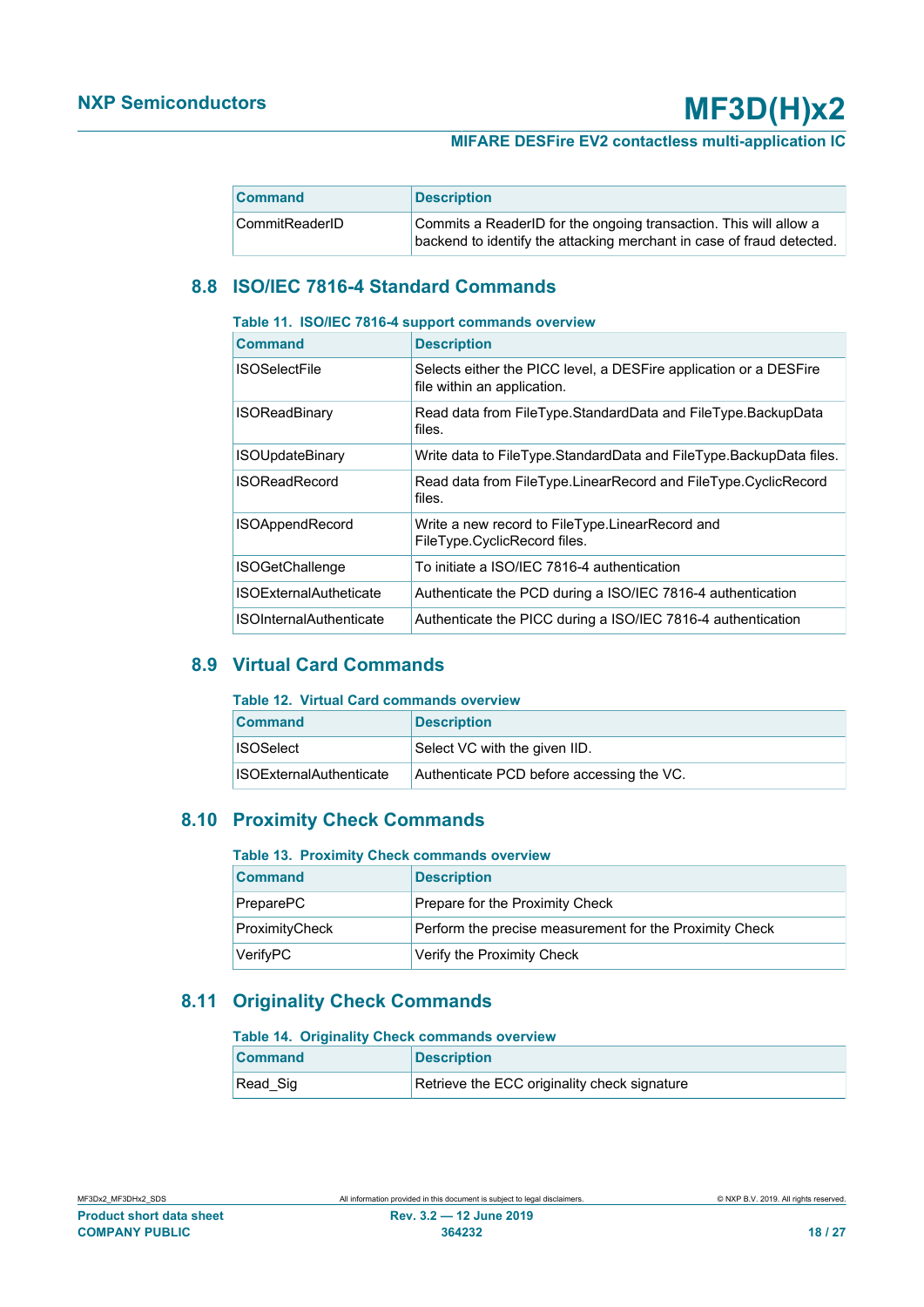#### **MIFARE DESFire EV2 contactless multi-application IC**

# <span id="page-18-5"></span>**9 Limiting values**

# <span id="page-18-4"></span><span id="page-18-3"></span><span id="page-18-2"></span><span id="page-18-1"></span><span id="page-18-0"></span>**Table 15. Limiting values [\[1\]](#page-18-0)[\[2\]](#page-18-1)**

*In accordance with the Absolute Maximum Rating System (IEC 60134).*

| <b>Symbol</b>                | <b>Parameter</b>                       | <b>Conditions</b> |         | <b>Min</b> | <b>Max</b> | <b>Unit</b> |
|------------------------------|----------------------------------------|-------------------|---------|------------|------------|-------------|
|                              | input current                          |                   |         |            | 50         | mA          |
| $P_{\text{tot}}$ /pack       | total power dissipation per<br>package |                   |         |            | 200        | mW          |
| ${\mathsf T}_{\textsf{stg}}$ | storage temperature                    |                   |         | $-55$      | 125        | °C          |
| $\mathsf{T}_{\mathsf{amb}}$  | ambient temperature                    |                   |         | $-25$      | 70         | °С          |
| V <sub>ESD</sub>             | electrostatic discharge voltage        |                   | [3] [4] |            | 2          | kV          |

[1] Stresses above one or more of the limiting values may cause permanent damage to the device.<br>[2] Exposure to limiting values for extended periods may affect device reliability.<br>[3] HBM: ANSI/ESDA/JEDEX JS-001

Exposure to limiting values for extended periods may affect device reliability.

HBM: ANSI/ESDA/JEDEX JS-001

 $[4]$  MIL Standard 883-C method 3015; Human Body Model: C = 100 pF, R = 1.5 kΩ.

#### **CAUTION**



This device is sensitive to ElectroStatic Discharge (ESD). Observe precautions for handling electrostatic sensitive devices. Such precautions are described in the *ANSI/ESD S20.20, IEC/ST 61340-5, JESD625-A* or equivalent standards.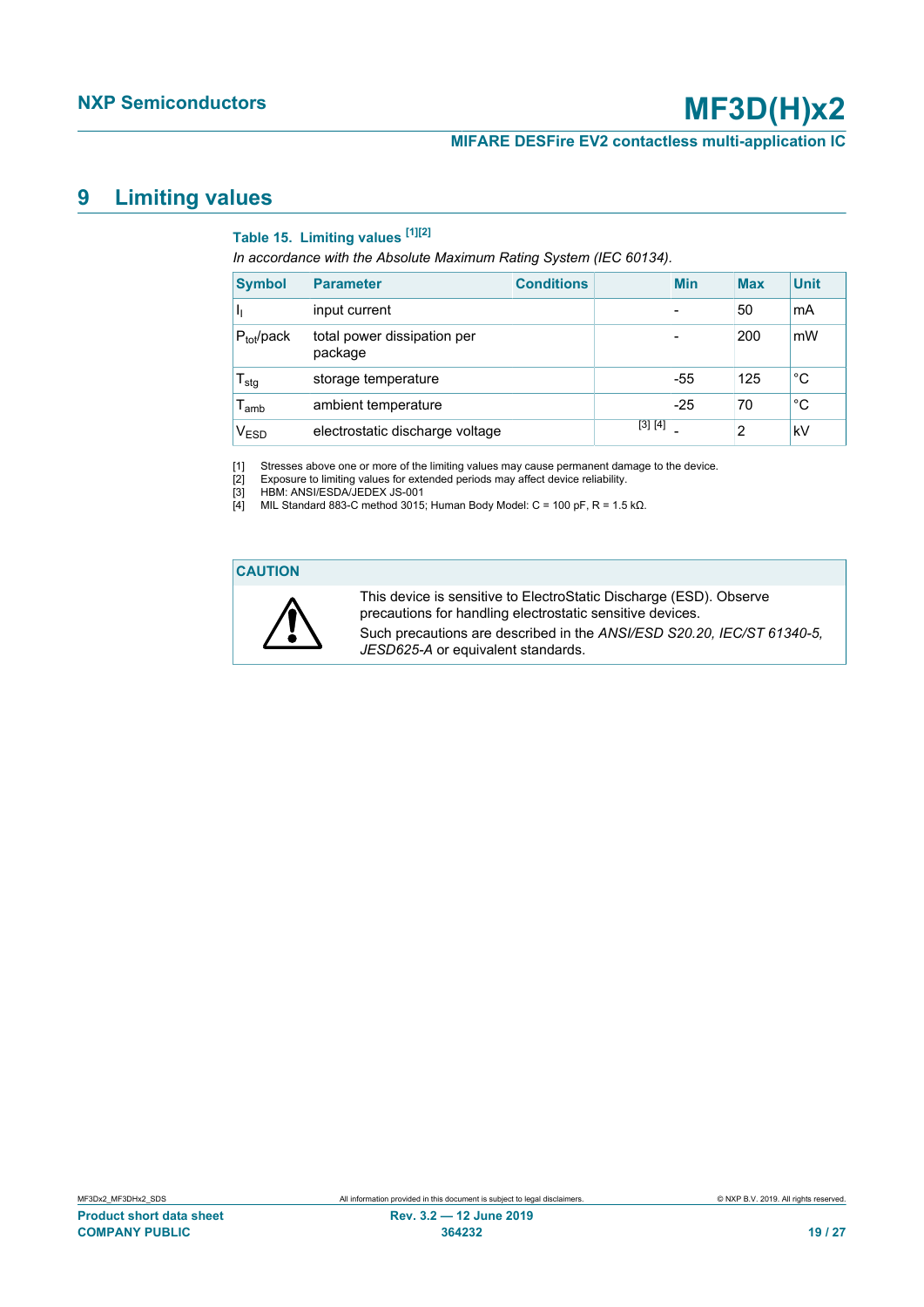**MIFARE DESFire EV2 contactless multi-application IC**

# <span id="page-19-1"></span>**10 Abbreviations**

<span id="page-19-0"></span>

| <b>Table 16. Abbreviations</b> |                                                     |  |
|--------------------------------|-----------------------------------------------------|--|
| <b>Acronym</b>                 | <b>Description</b>                                  |  |
| <b>AES</b>                     | <b>Advanced Encryption Standard</b>                 |  |
| AID                            | <b>Application IDentifier</b>                       |  |
| <b>APDU</b>                    | Application Protocol Data Unit                      |  |
| <b>ATS</b>                     | Answer to Select                                    |  |
| CC                             | Common Criteria                                     |  |
| <b>CMAC</b>                    | Cryptic Message Authentication Code                 |  |
| <b>CRC</b>                     | <b>Cyclic Redundancy Check</b>                      |  |
| <b>DES</b>                     | <b>Digital Encryption Standard</b>                  |  |
| DF                             | <b>Dedicated File</b>                               |  |
| EAL                            | <b>Evaluation Assurance Level</b>                   |  |
| <b>EEPROM</b>                  | Electrically Erasable Programmable Read-Only Memory |  |
| <b>FWT</b>                     | Frame Waiting Time                                  |  |
| ID                             | <b>IDentifier</b>                                   |  |
| <b>INS</b>                     | Instructions                                        |  |
| <b>LCR</b>                     | inductance, Capacitance, Resistance                 |  |
| <b>MAC</b>                     | Message Authentication Code                         |  |
| <b>MAD</b>                     | <b>MIFARE Application Directory</b>                 |  |
| <b>NV</b>                      | Non-Volatile Memory                                 |  |
| <b>PCD</b>                     | <b>Proximity Coupling Device</b>                    |  |
| <b>PPS</b>                     | <b>Protocol Parameter Selection</b>                 |  |
| <b>RATS</b>                    | Request Answer To Select                            |  |
| <b>REQA</b>                    | <b>Request Answer</b>                               |  |
| <b>RF</b>                      | Radio Frequency                                     |  |
| <b>UID</b>                     | Unique IDentifier                                   |  |
| <b>WTX</b>                     | Waiting Time eXtension                              |  |
| <b>WUPA</b>                    | Wake Up Protocol A                                  |  |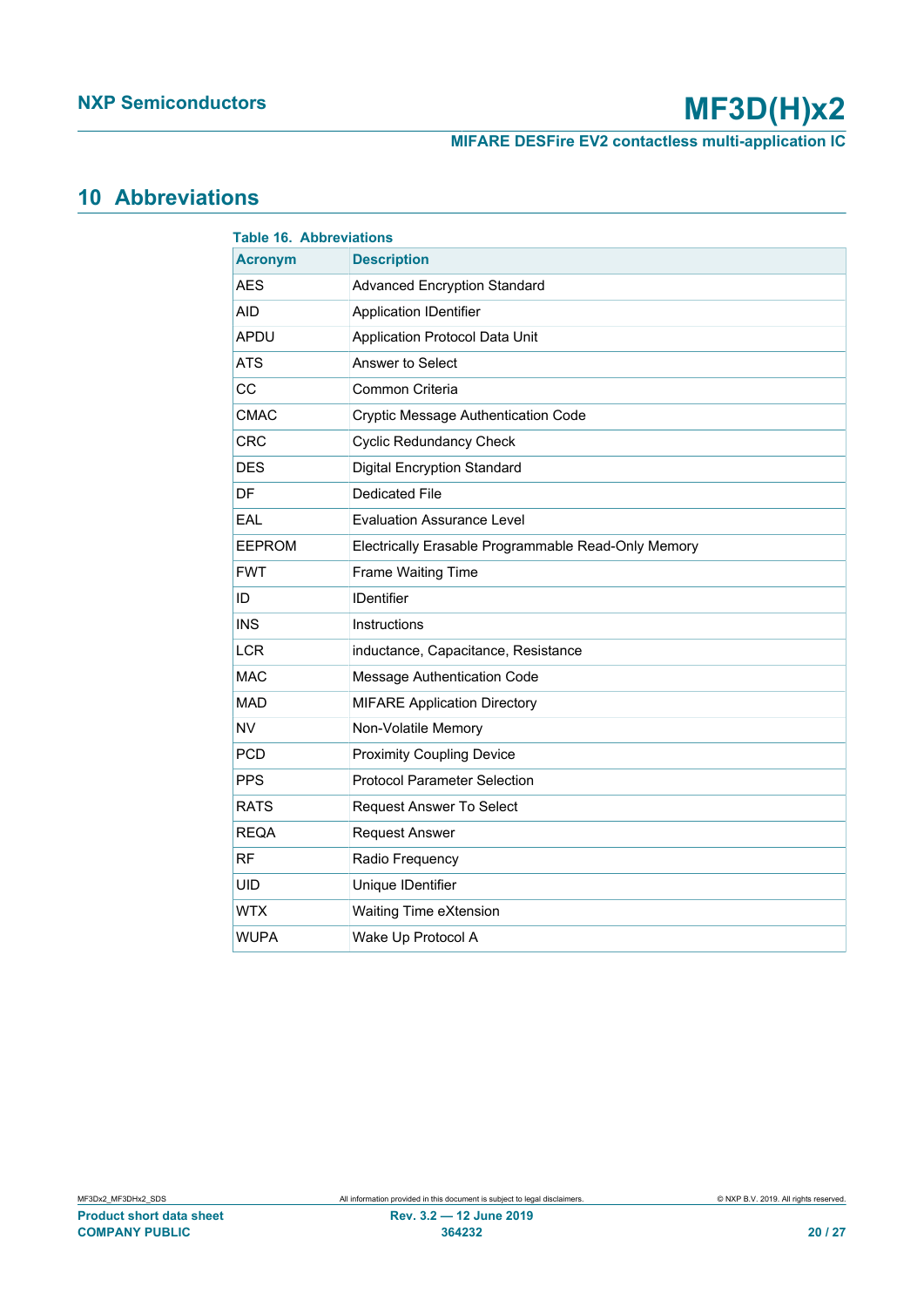# <span id="page-20-3"></span>**11 References**

- <span id="page-20-1"></span>[1] Data sheet *MF3Dx2 MIFARE DESFire EV2 Functional specification*, document number: 2260\*\*<sup>2</sup>.
- <span id="page-20-0"></span>[2] Data sheet *MF3D(H)x2 Wafer specification*, document number: 2953\*\*.
- <span id="page-20-2"></span>[3] Application note *MIFARE Application Directory*, document number: 0018\*\*.
- [4] Data sheet *MF3D92/MF3DA2 MIFARE DESFire EV2 16 kB and 32 kB contactless* smartcard IC, document number: 4827\*\*<sup>3</sup>.

<sup>2</sup> \*\* ... BU-ID document version number

<sup>3</sup> \*\* ... BU-ID document version number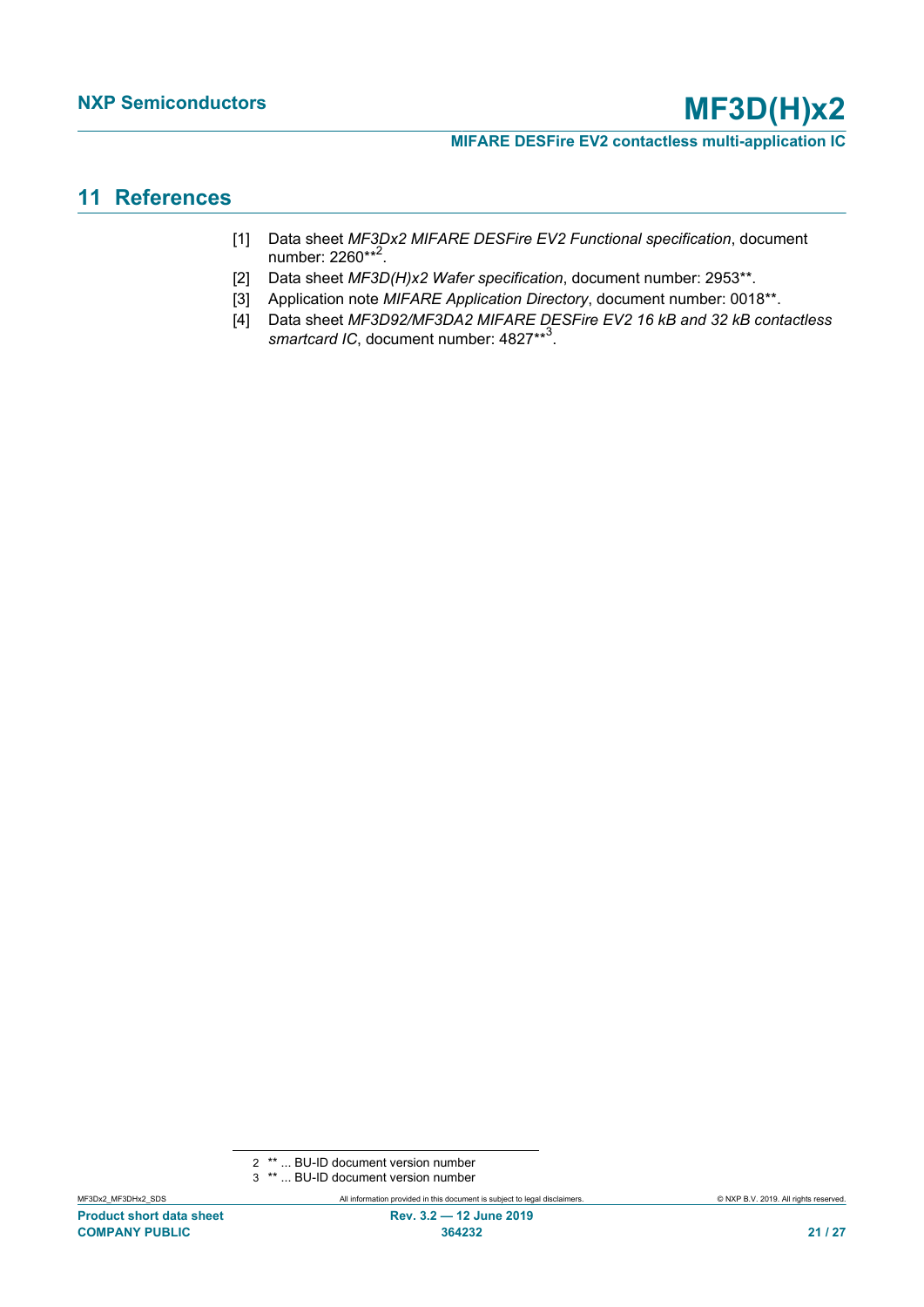# <span id="page-21-1"></span>**12 Revision history**

<span id="page-21-0"></span>

| <b>Table 17. Revision history</b>  |                               |                                 |                                 |                           |
|------------------------------------|-------------------------------|---------------------------------|---------------------------------|---------------------------|
| <b>Document ID</b>                 | <b>Release date</b>           | <b>Data sheet status</b>        | <b>Change notice Supersedes</b> |                           |
| MF3Dx2 MF3DHx2<br><b>SDS v.3.2</b> | 20190612                      | Product short data sheet        |                                 | MF3Dx2 MF3DHx2 SDS v. 3.1 |
| Modifications:                     | • Update with 16 kB and 32 kB |                                 |                                 |                           |
| MF3Dx2 MF3DHx2<br><b>SDS v.3.1</b> | 20180517                      | Product short data sheet        |                                 | MF3Dx2 MF3DHx2 SDS v. 2.0 |
| Modifications:                     | • Editorial update            |                                 |                                 |                           |
| MF3Dx2 MF3DHx2<br>SDS v. 2.0       | 20160224                      | Preliminary short data<br>sheet |                                 |                           |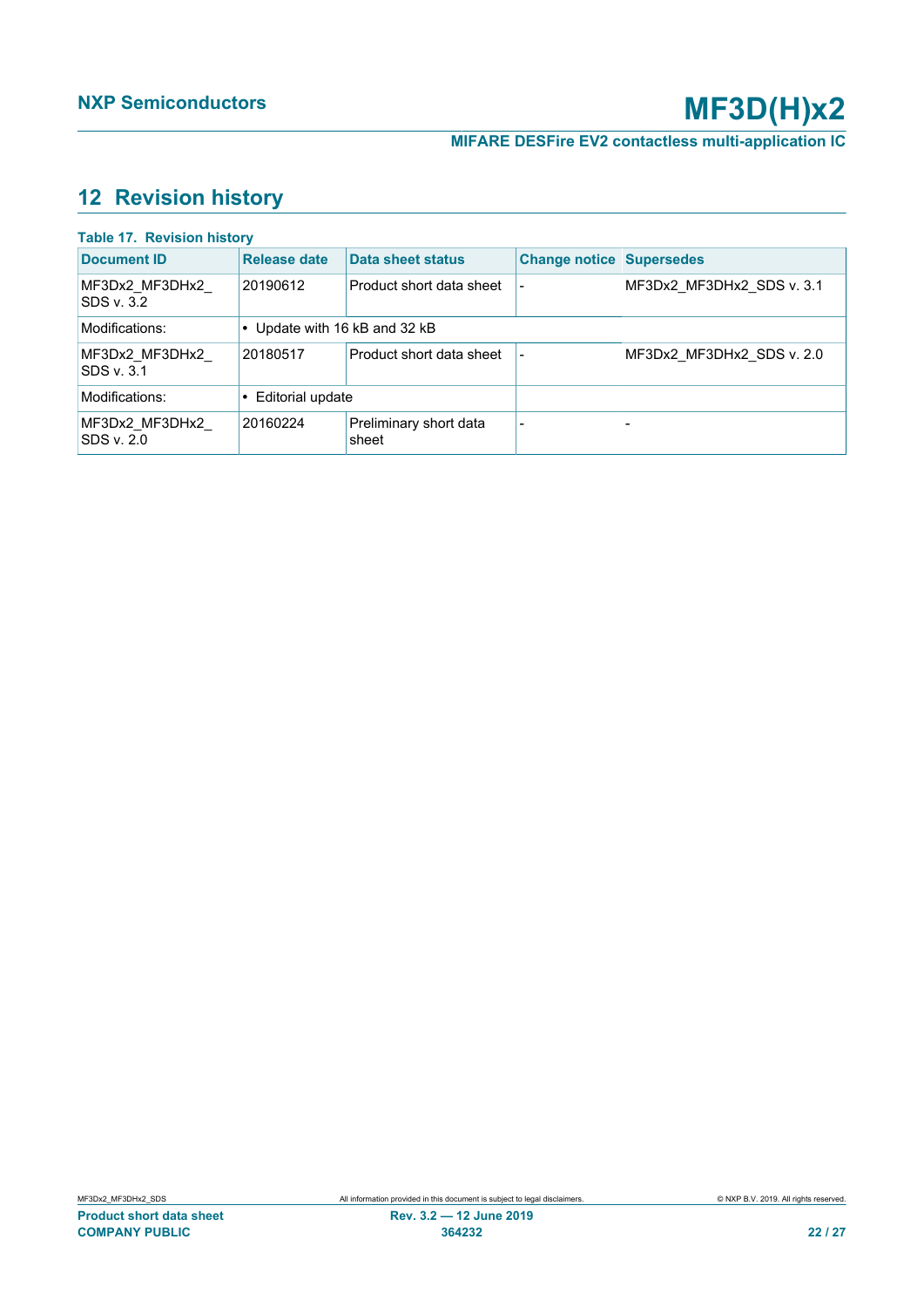# <span id="page-22-0"></span>**13 Legal information**

# **13.1 Data sheet status**

| Document status <sup>[1][2]</sup> | Product status <sup>[3]</sup> | <b>Definition</b>                                                                        |
|-----------------------------------|-------------------------------|------------------------------------------------------------------------------------------|
| Objective [short] data sheet      | Development                   | This document contains data from the objective specification for product<br>development. |
| Preliminary [short] data sheet    | Qualification                 | This document contains data from the preliminary specification.                          |
| Product [short] data sheet        | Production                    | This document contains the product specification.                                        |

[1] Please consult the most recently issued document before initiating or completing a design.<br>[2] The term 'short data sheet' is explained in section "Definitions".

t :<br>[2] The term 'short data sheet' is explained in section "Definitions".<br>[3] The product status of device(s) described in this document may

The product status of device(s) described in this document may have changed since this document was published and may differ in case of multiple devices. The latest product status information is available on the Internet at URL http://www.nxp.com.

# **13.2 Definitions**

**Draft** — The document is a draft version only. The content is still under internal review and subject to formal approval, which may result in modifications or additions. NXP Semiconductors does not give any representations or warranties as to the accuracy or completeness of information included herein and shall have no liability for the consequences of use of such information.

**Short data sheet** — A short data sheet is an extract from a full data sheet with the same product type number(s) and title. A short data sheet is intended for quick reference only and should not be relied upon to contain detailed and full information. For detailed and full information see the relevant full data sheet, which is available on request via the local NXP Semiconductors sales office. In case of any inconsistency or conflict with the short data sheet, the full data sheet shall prevail.

**Product specification** — The information and data provided in a Product data sheet shall define the specification of the product as agreed between NXP Semiconductors and its customer, unless NXP Semiconductors and customer have explicitly agreed otherwise in writing. In no event however, shall an agreement be valid in which the NXP Semiconductors product is deemed to offer functions and qualities beyond those described in the Product data sheet.

# **13.3 Disclaimers**

**Limited warranty and liability** — Information in this document is believed to be accurate and reliable. However, NXP Semiconductors does not give any representations or warranties, expressed or implied, as to the accuracy or completeness of such information and shall have no liability for the consequences of use of such information. NXP Semiconductors takes no responsibility for the content in this document if provided by an information source outside of NXP Semiconductors. In no event shall NXP Semiconductors be liable for any indirect, incidental, punitive, special or consequential damages (including - without limitation - lost profits, lost savings, business interruption, costs related to the removal or replacement of any products or rework charges) whether or not such damages are based on tort (including negligence), warranty, breach of contract or any other legal theory. Notwithstanding any damages that customer might incur for any reason whatsoever, NXP Semiconductors' aggregate and cumulative liability towards customer for the products described herein shall be limited in accordance with the Terms and conditions of commercial sale of NXP **Semiconductors** 

**Right to make changes** — NXP Semiconductors reserves the right to make changes to information published in this document, including without limitation specifications and product descriptions, at any time and without

notice. This document supersedes and replaces all information supplied prior to the publication hereof.

**Suitability for use** — NXP Semiconductors products are not designed, authorized or warranted to be suitable for use in life support, life-critical or safety-critical systems or equipment, nor in applications where failure or malfunction of an NXP Semiconductors product can reasonably be expected to result in personal injury, death or severe property or environmental damage. NXP Semiconductors and its suppliers accept no liability for inclusion and/or use of NXP Semiconductors products in such equipment or applications and therefore such inclusion and/or use is at the customer's own risk.

**Applications** — Applications that are described herein for any of these products are for illustrative purposes only. NXP Semiconductors makes no representation or warranty that such applications will be suitable for the specified use without further testing or modification. Customers are responsible for the design and operation of their applications and products using NXP Semiconductors products, and NXP Semiconductors accepts no liability for any assistance with applications or customer product design. It is customer's sole responsibility to determine whether the NXP Semiconductors product is suitable and fit for the customer's applications and products planned, as well as for the planned application and use of customer's third party customer(s). Customers should provide appropriate design and operating safeguards to minimize the risks associated with their applications and products. NXP Semiconductors does not accept any liability related to any default, damage, costs or problem which is based on any weakness or default in the customer's applications or products, or the application or use by customer's third party customer(s). Customer is responsible for doing all necessary testing for the customer's applications and products using NXP Semiconductors products in order to avoid a default of the applications and the products or of the application or use by customer's third party customer(s). NXP does not accept any liability in this respect.

**Limiting values** — Stress above one or more limiting values (as defined in the Absolute Maximum Ratings System of IEC 60134) will cause permanent damage to the device. Limiting values are stress ratings only and (proper) operation of the device at these or any other conditions above those given in the Recommended operating conditions section (if present) or the Characteristics sections of this document is not warranted. Constant or repeated exposure to limiting values will permanently and irreversibly affect the quality and reliability of the device.

**Terms and conditions of commercial sale** — NXP Semiconductors products are sold subject to the general terms and conditions of commercial sale, as published at http://www.nxp.com/profile/terms, unless otherwise agreed in a valid written individual agreement. In case an individual agreement is concluded only the terms and conditions of the respective agreement shall apply. NXP Semiconductors hereby expressly objects to applying the customer's general terms and conditions with regard to the purchase of NXP Semiconductors products by customer.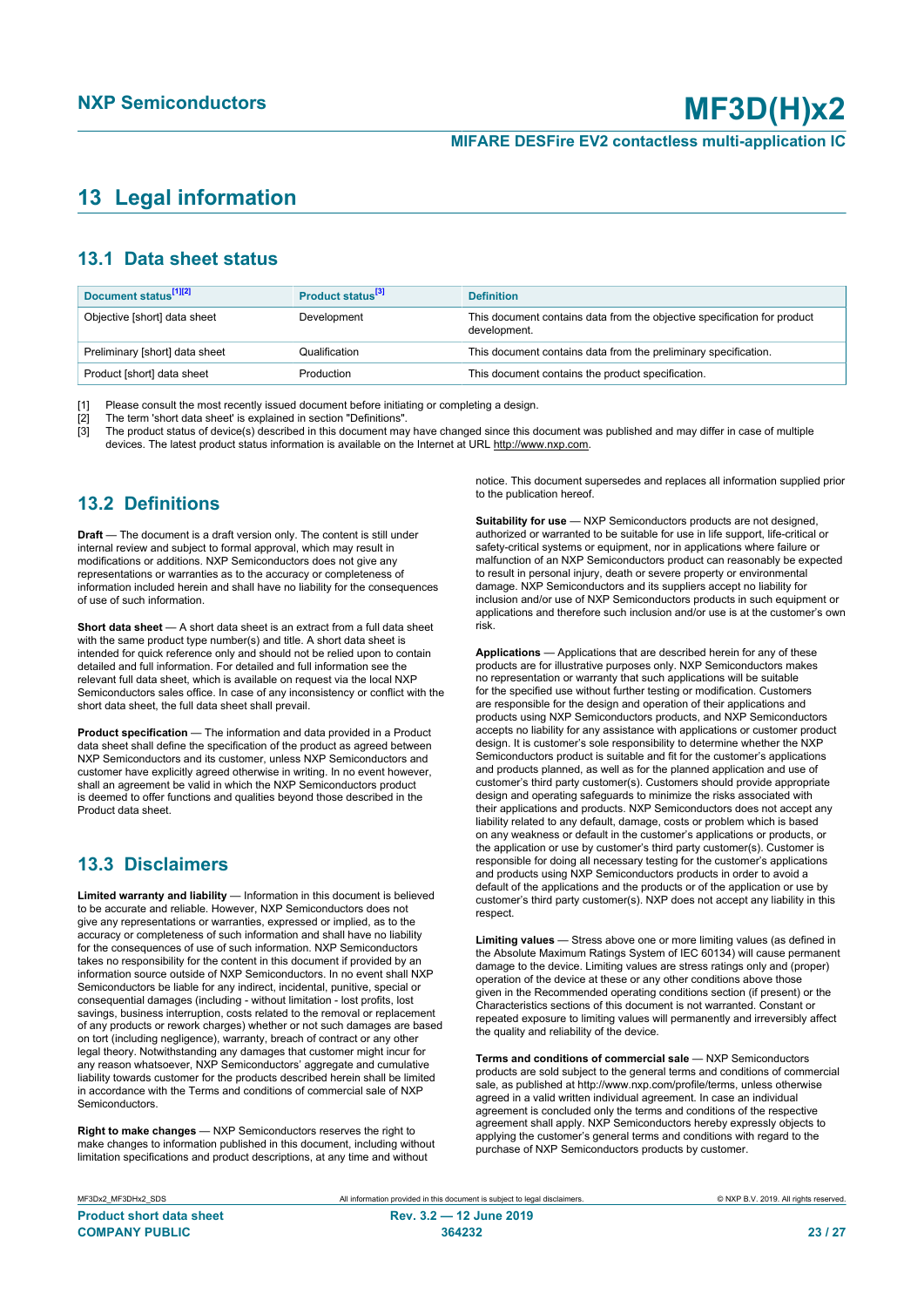#### **MIFARE DESFire EV2 contactless multi-application IC**

**No offer to sell or license** — Nothing in this document may be interpreted or construed as an offer to sell products that is open for acceptance or the grant, conveyance or implication of any license under any copyrights, patents or other industrial or intellectual property rights.

**Quick reference data** — The Quick reference data is an extract of the product data given in the Limiting values and Characteristics sections of this document, and as such is not complete, exhaustive or legally binding.

**Export control** — This document as well as the item(s) described herein may be subject to export control regulations. Export might require a prior authorization from competent authorities.

**Non-automotive qualified products** — Unless this data sheet expressly states that this specific NXP Semiconductors product is automotive qualified, the product is not suitable for automotive use. It is neither qualified nor tested in accordance with automotive testing or application requirements. NXP Semiconductors accepts no liability for inclusion and/or use of nonautomotive qualified products in automotive equipment or applications. In the event that customer uses the product for design-in and use in automotive applications to automotive specifications and standards, customer (a) shall use the product without NXP Semiconductors' warranty of the product for such automotive applications, use and specifications, and (b) whenever customer uses the product for automotive applications beyond NXP Semiconductors' specifications such use shall be solely at customer's own risk, and (c) customer fully indemnifies NXP Semiconductors for any liability, damages or failed product claims resulting from customer design and use of the product for automotive applications beyond NXP Semiconductors' standard warranty and NXP Semiconductors' product specifications.

**Translations** — A non-English (translated) version of a document is for reference only. The English version shall prevail in case of any discrepancy between the translated and English versions.

# **13.4 Licenses**

**ICs with DPA Countermeasures functionality**



NXP ICs containing functionality implementing countermeasures to Differential Power Analysis and Simple Power Analysis are produced and sold under applicable license from Cryptography Research, Inc.

## **13.5 Trademarks**

Notice: All referenced brands, product names, service names and trademarks are the property of their respective owners.

**MIFARE** — is a trademark of NXP B.V. **DESFire** — is a trademark of NXP B.V.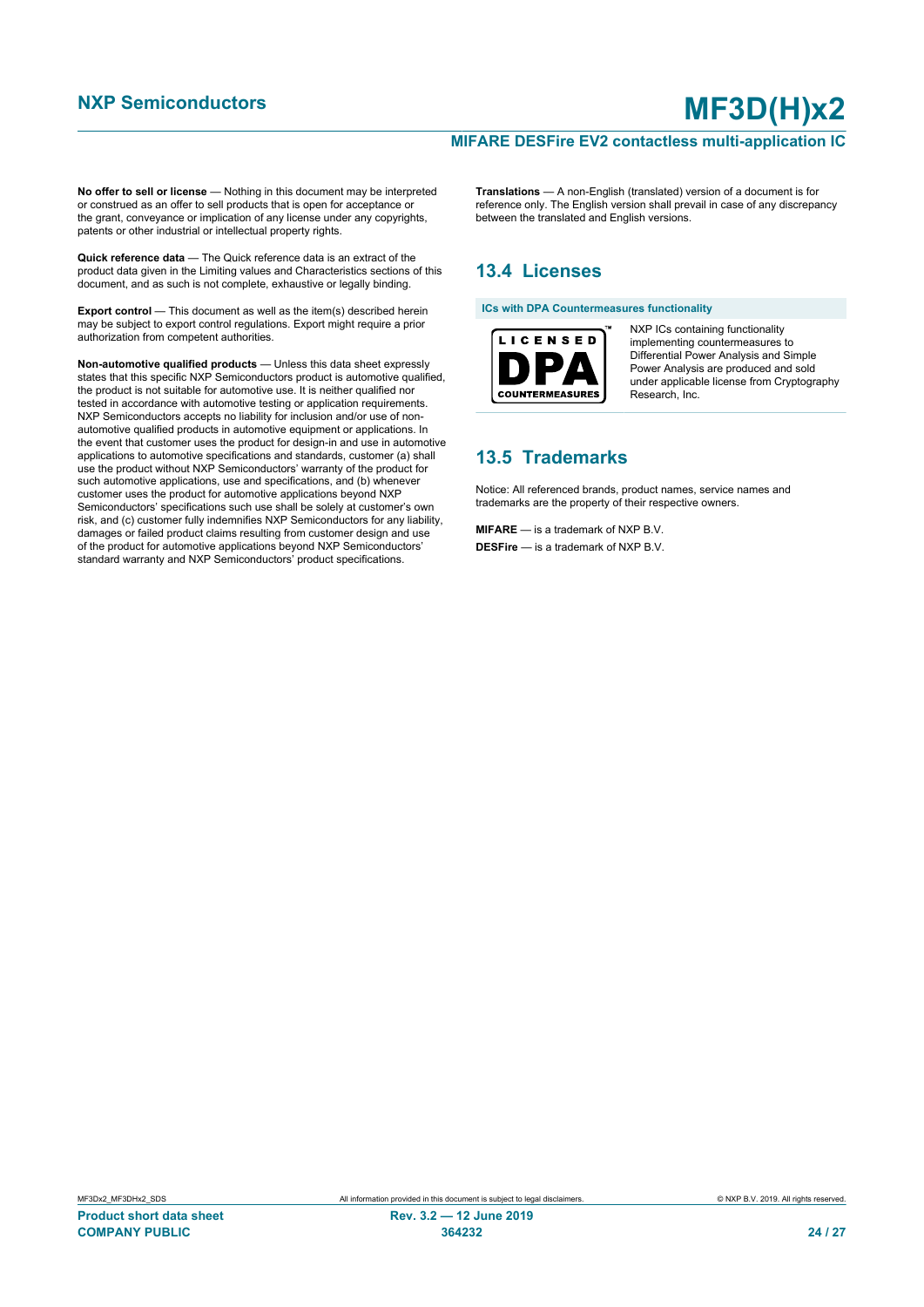**MIFARE DESFire EV2 contactless multi-application IC**

# **Tables**

| Tab. 1. | Key differences between MIFARE DESFire |
|---------|----------------------------------------|
|         |                                        |
| Tab. 2. |                                        |
| Tab. 3. |                                        |
| Tab. 4. | Secure messaging commands overview  15 |
| Tab. 5. | Memory and configuration management    |
|         |                                        |
| Tab. 6. | Key management commands overview 15    |
| Tab. 7. | Application management commands        |
|         |                                        |
| Tab. 8. | File management commands overview  16  |

| Tab. 9. Data management commands overview  17   |  |
|-------------------------------------------------|--|
| Tab. 10. Transaction management commands        |  |
|                                                 |  |
| Tab. 11. ISO/IEC 7816-4 support commands        |  |
|                                                 |  |
|                                                 |  |
| Tab. 13. Proximity Check commands overview 18   |  |
| Tab. 14. Originality Check commands overview 18 |  |
|                                                 |  |
|                                                 |  |
|                                                 |  |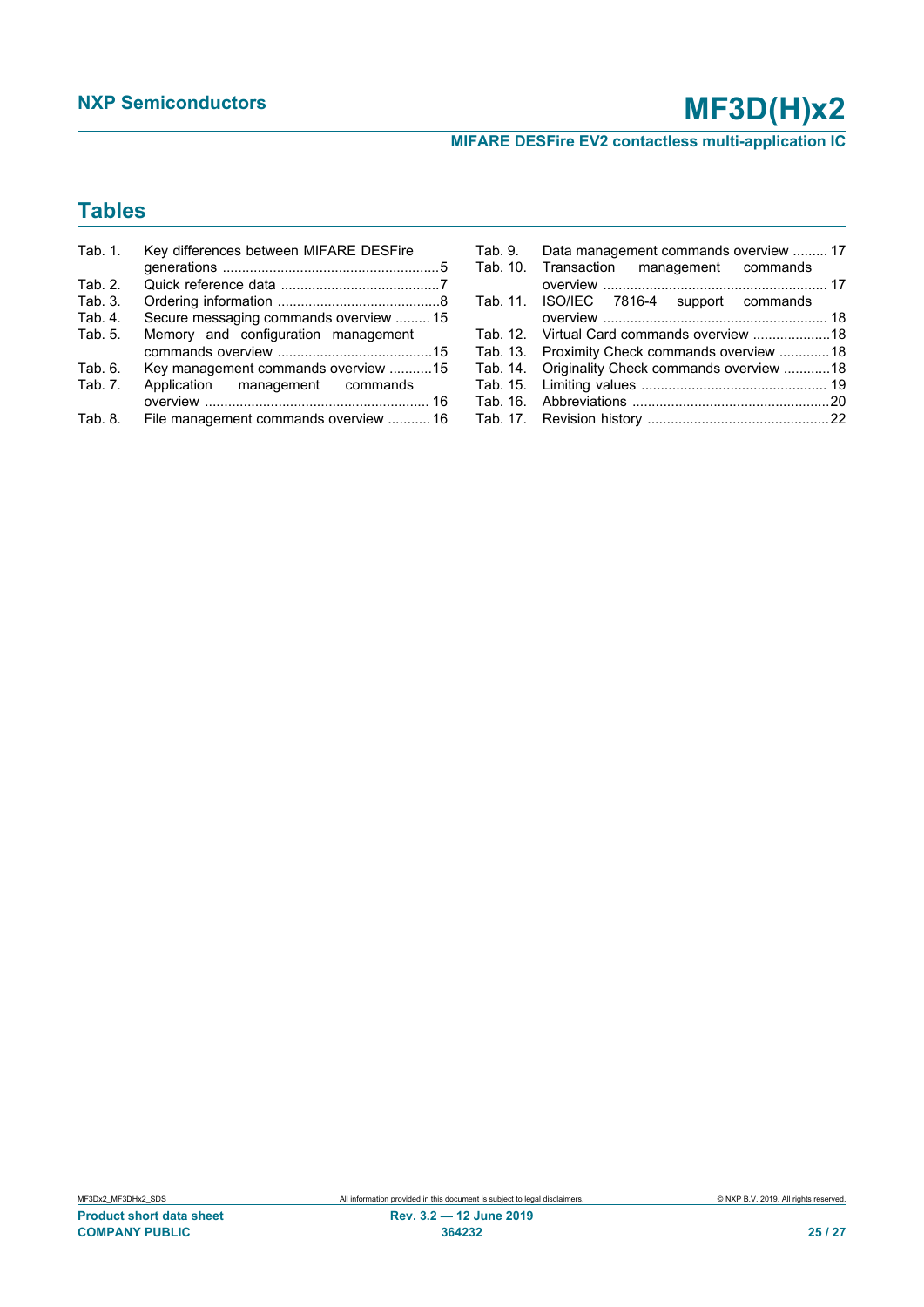**MIFARE DESFire EV2 contactless multi-application IC**

# **Figures**

| Fig. 1. |                                        |  |
|---------|----------------------------------------|--|
| Fig. 2. | MIFARE DESFire EV2 IC block diagram 10 |  |

[Fig. 3.](#page-10-0) [MIFARE DESFire EV2 product-based](#page-10-0) [application and file structure ...........................](#page-10-0).... 11